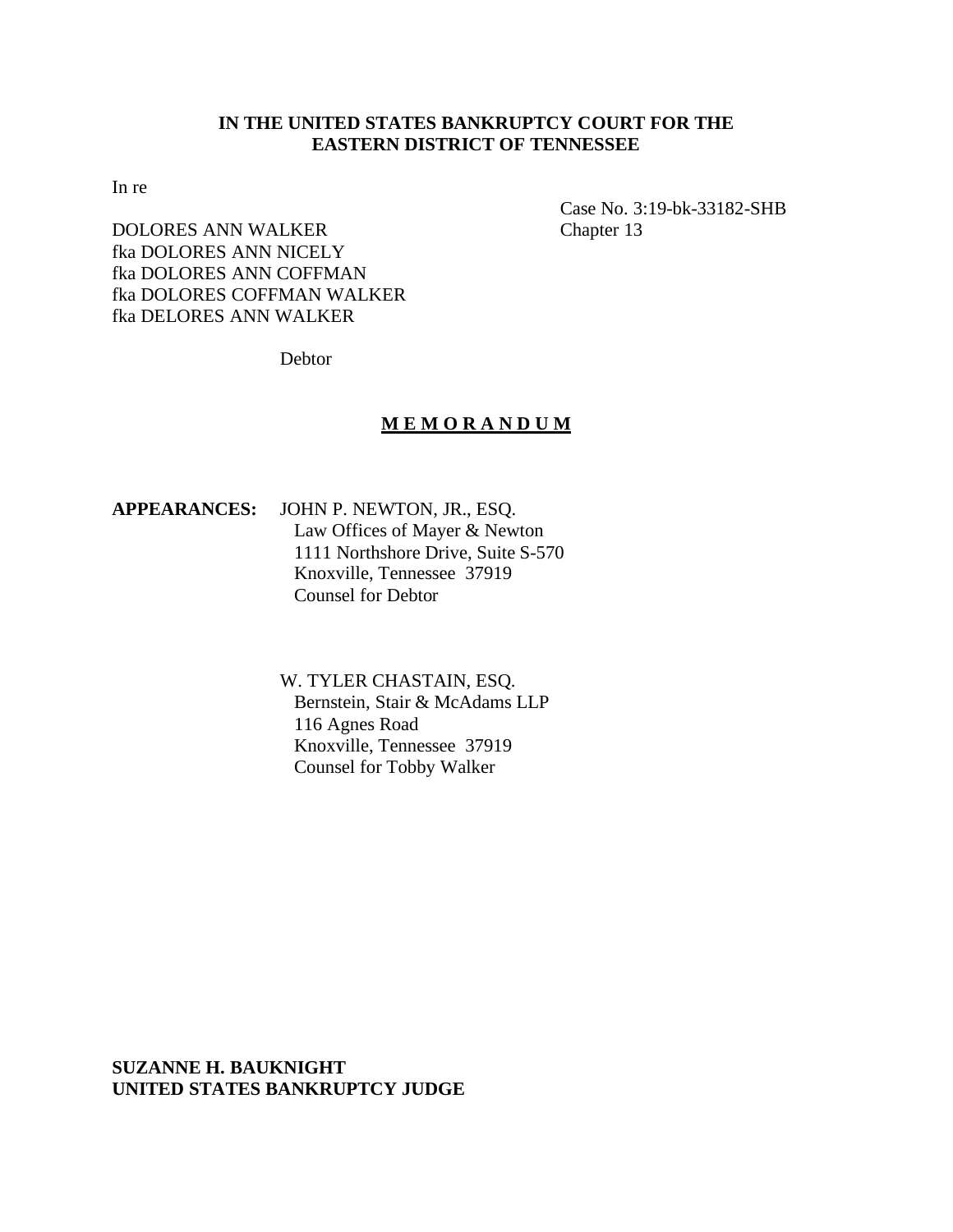Before the Court is confirmation of Debtor's proposed Chapter 13 Plan and the objection by Tobby Walker, who is Debtor's ex-husband and to whom Debtor owes \$95,992.00 in connection with the parties' property distribution in their 2008 divorce.

#### **I. INTRODUCTION**

Debtor initiated the instant Chapter [1](#page-1-0)3 bankruptcy case, her third since August  $2016<sup>1</sup>$  on September 30, 2019. [Doc. 1.] Her proposed Chapter 13 Plan provides that Mr. Walker's judgment lien will be avoided such that he will be paid as a general unsecured creditor, who will be paid "pro rata on a funds available basis after payment of all other separately-classified claims." [Doc. 2 at ¶¶ 3.4, 5.1.] Mr. Walker and the Chapter 13 Trustee objected to confirmation of Debtor's proposed plan. [Docs. 24, 28.] Both objections were based in lack of good faith under § 1325(a)(3) and (a)(7) and infeasibility under § 1325(a)(6), and Mr. Walker's objection also raised "best interest" under  $\S 1325(a)(4)$  and "disposable income" under  $\S 1325(b)(1)(B)$ . [*Id.*] The Chapter 13 Trustee withdrew her objection just before the evidentiary hearing. [Doc. 47.]

The Court held the confirmation trial on February 19, 2020, at which Mr. Walker clarified that his only remaining grounds for objection to confirmation of Debtor's Chapter 13 Plan are whether the plan was proposed in good faith and whether the petition was filed in good faith as required by 11 U.S.C. § 1325(a)(3) and  $-(a)(7)$ , respectively. Based on the evidence

<span id="page-1-0"></span><sup>1</sup> Debtor filed her first Chapter 13 bankruptcy petition on August 16, 2016 (Case No. 3:16-bk-32452-SHB ("Case No. 1")), and she filed her second Chapter 13 bankruptcy petition on August 10, 2017, six days after dismissal of her first case (Case No. 3:17-bk-32484-SHB ("Case No. 2")).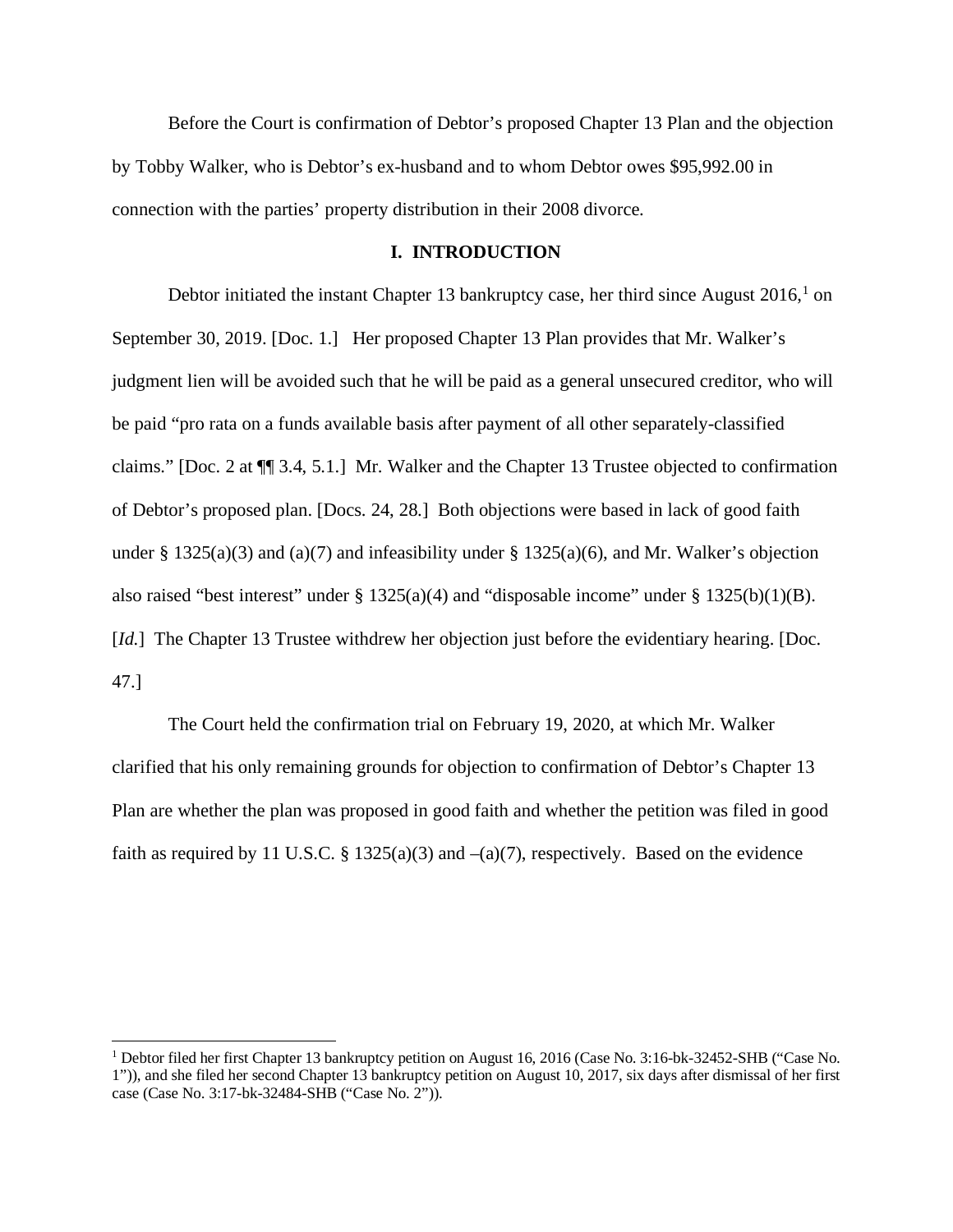adduced at trial and Debtor's prior cases, $<sup>2</sup>$  $<sup>2</sup>$  $<sup>2</sup>$  the Court will deny confirmation of the proposed</sup> Chapter 1[3](#page-2-1) Plan.<sup>3</sup>

## **II. FACTS**

The following chronology informs the Court's analysis of whether Debtor has met the good faith requirements of Chapter 13.

The Knox County Circuit Court ("Divorce Court") entered the Final Decree in the parties' divorce on July 7, 2008 ("Final Decree"), incorporating the parties' Marital Dissolution Agreement executed on February 25, 2008 ("MDA"). The parties had been married approximately five years. As a result of the Final Decree and MDA, Mr. Walker was divested of his interest in two parcels that were owned together by the parties, and he quitclaimed to Debtor his interest in both properties.

According to Debtor, one of the properties is the home in which she was raised and in which she has lived as an adult since she was 22 years old (1465 Blankenship Road, Washburn, Tennessee ("Home")). The other jointly owned property is an adjoining, thirty-six-acre unimproved tract ("Vacant Property"). Debtor's father had deeded both properties to Mr. Walker and Debtor at the same time that he deeded other property to Debtor's sister and her husband with provisions intended to ensure the property would eventually pass to his grandchildren and, thus, stay in his family. After the parties took ownership of the Home, they

<span id="page-2-0"></span><sup>&</sup>lt;sup>2</sup> Federal Rule of Evidence 201 permits the Court to take judicial notice of documents filed in Debtor's bankruptcy cases. *See In re Morton*, No. 3:15-bk-30892-SHB, 2015 WL 5731859, at \*1 (Bankr. E.D. Tenn. Sept. 30, 2015); *In re Leonard*, No. 09-32725, 2009 WL 1475138, at \*2 (Bankr. E.D. Tenn. May 22, 2009).

<span id="page-2-1"></span><sup>&</sup>lt;sup>3</sup> This Memorandum constitutes findings of fact and conclusions of law as required by Rule 52(a) of the Federal Rules of Civil Procedure, made applicable to contested matters by Rule 9014(c) and 7052 of the Federal Rules of Bankruptcy Procedure.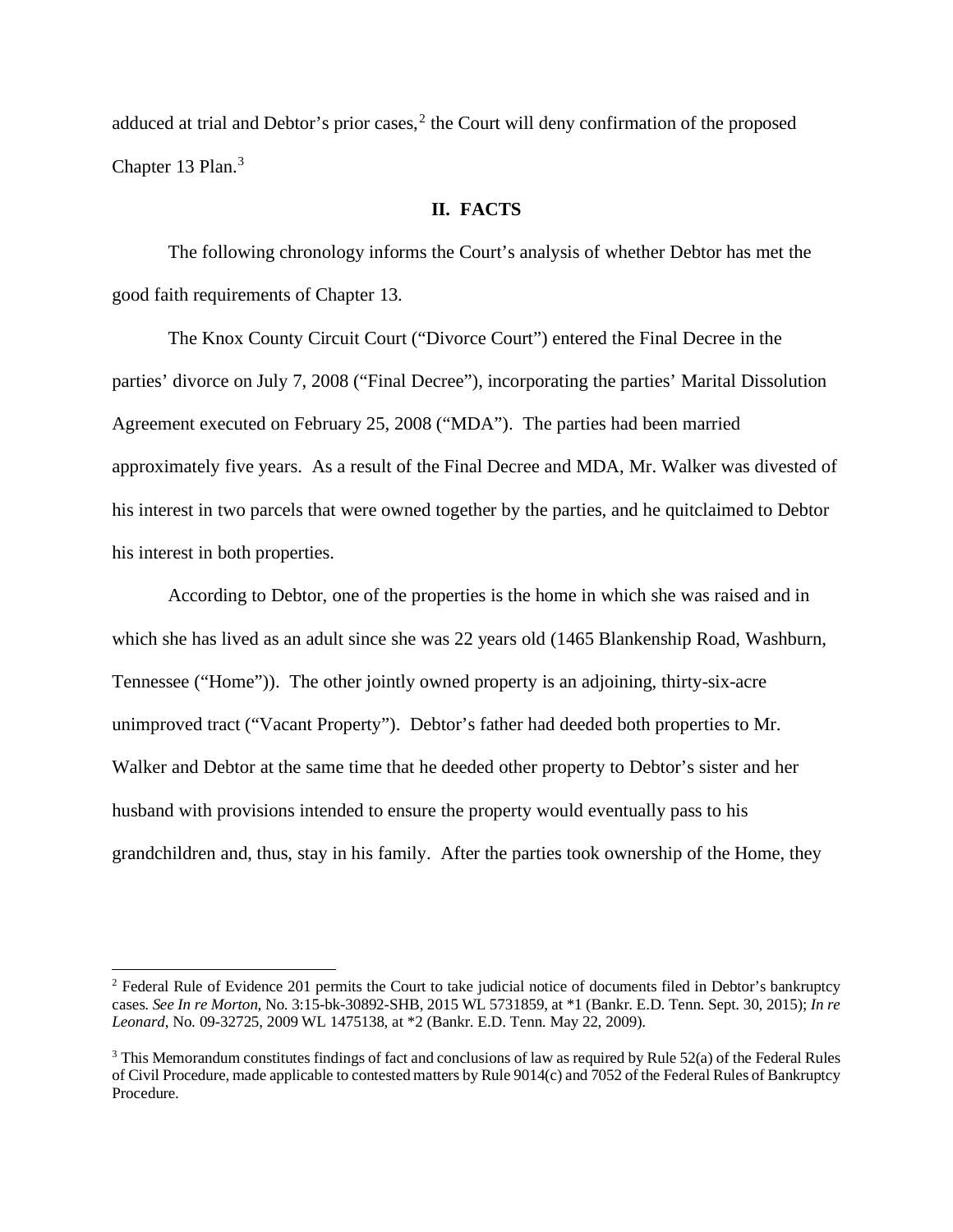took out a mortgage on the Home in 2005, using the loan proceeds to add an extra bedroom and bathroom.

The Final Decree and MDA required Debtor to pay to Mr. Walker 156 monthly payments of \$427.00 in exchange for his divestiture of the properties. After Debtor failed to make payments to Mr. Walker from August 2014 through August 2015, Mr. Walker sought relief from the Divorce Court. Debtor testified that she had not paid the monthly payments to Mr. Walker for many years, and he had not paid child support to her during that time. She testified that in 2016, Mr. Walker started paying child support such that she was then required to make payments to him.

On October 20, 2015, however, the Divorce Court issued an Order ("2015 Order")

finding as follows:

3. [Debtor] failed to pay all but one payment to [Mr. Walker] in the amount of \$427.00 each month as required by paragraph 27 of the [MDA] for the period beginning in August, 2014, through August, 2015, for a period of thirteen (13) months, for a total amount of \$5,124.00 (\$427.00 x 12). [Mr. Walker] shall be awarded a judgment against [Debtor] in the amount of \$5,124.00, and he may collect this judgment as provided by law.

4. [Mr. Walker] is owed a remaining balance on the debt of \$30,317.00 (this total amount includes the above sum of \$5,124.00).

5. [Mr. Walker] shall be permitted to file a lien on all property owned by  $[Dektor].<sup>4</sup>$  $[Dektor].<sup>4</sup>$  $[Dektor].<sup>4</sup>$ 

6. The [MDA] does not provide for acceleration of the remaining balance of the debt. [Debtor] has the obligation to make timely monthly payments on this debt and she will be subject to sanctions by this court if she fails to do so.

7. [Debtor] shall have sixty (60) days from September 16, 2015, to refinance the indebtedness on the [Home] removing [Mr. Walker]'s name and releasing him from all of the mortgage debt. This period may be extended, upon a hearing, for thirty (30) additional days in order to finalize any pending refinancing.

<span id="page-3-0"></span><sup>4</sup> Debtor's Chapter 13 Plan in this case states that Mr. Walker recorded the 2015 Order in Grainger County on December 3, 2018. [Doc. 2 at ¶ 3.4.]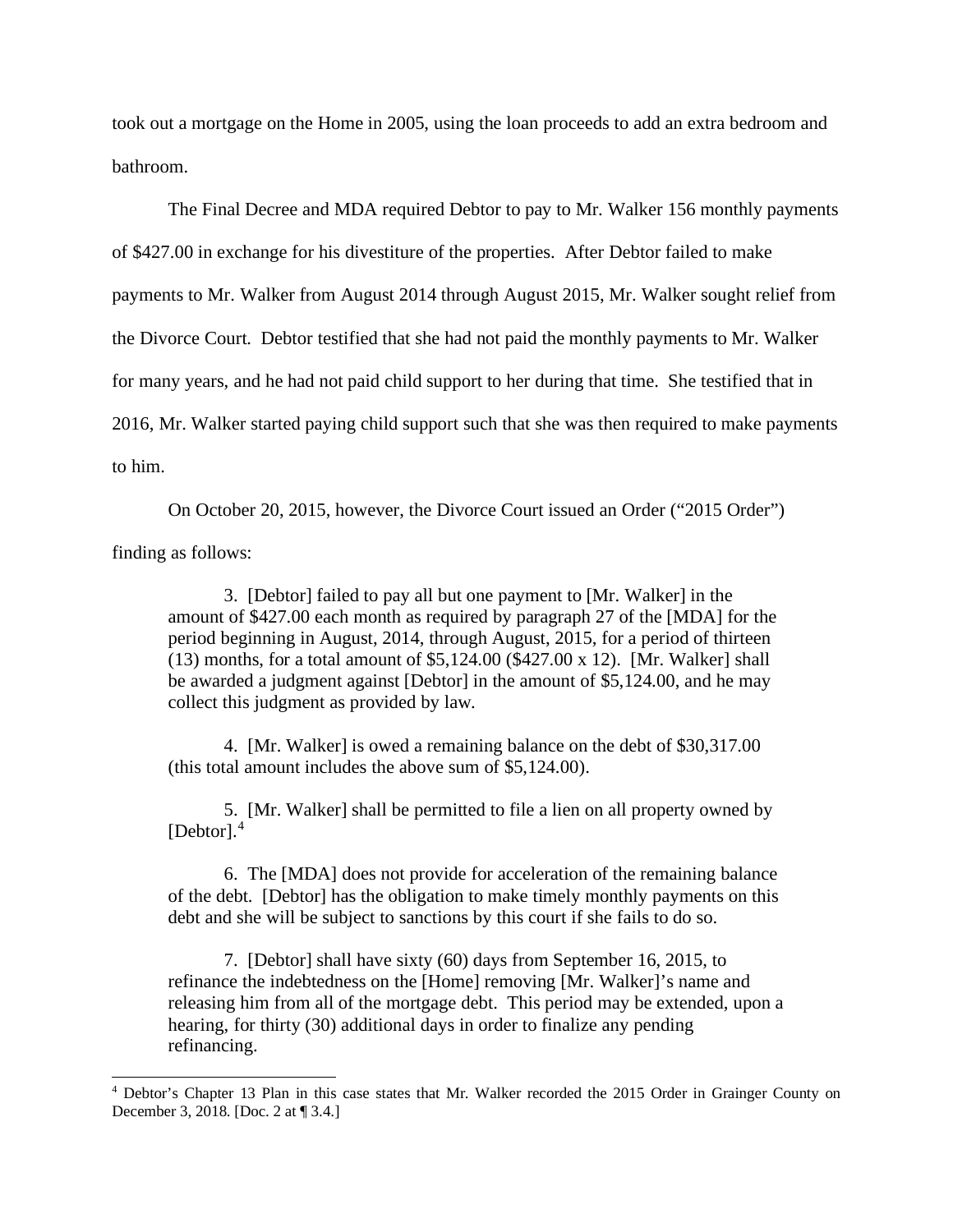8. In the event that the indebtedness on the [Home] is not refinanced within the time prescribed, the adjoining [Vacant Property], owned by [Debtor] which is unencumbered, shall be sold immediately. All of the proceeds shall be paid on the indebtedness owing on the [Home] and shall reduce such debt to enable [Debtor] to refinance the mortgage debt and release [Mr. Walker] from the debt.

9. [Debtor] shall retain the [Home], and the Court will not order it sold at this time.

10. [Mr. Walker] was required to pay \$1,021.00 to the Internal Revenue Service as additional federal tax resulting from [Debtor]'s nonpayment of the debt to Bank of America. [Mr. Walker] is awarded a judgment against [Debtor] in the amount of \$1,021.00. He may collect this judgment as provided by law.

. . . .

12. [Mr. Walker] is awarded his reasonable and necessary attorney fees as required by Paragraph 12 of the [MDA]. His attorney shall submit an Affidavit detailing his attorney fee claim and absent an agreement, the Court shall conduct a hearing to determine the amount to be awarded.

13. Counsel for [Mr. Walker] shall prepare a letter for each of the three (3) credit reporting agencies stating [Mr. Walker] has fully complied with each requirement of his obligation and requirement of the [MDA] and the Final Decree . . . , [Debtor] has assumed the debt obligation to Chase Mortgage and that [*sic*] she is solely responsible for that debt and she has agreed to hold [Mr. Walker] harmless from the indebtedness.

14. The evidence presented fails to prove beyond a reasonable doubt that [Debtor] is guilty of civil contempt and the request for contempt is dismissed.

15. The costs of this cause shall be taxed two-thirds (2/3) to [Debtor] and one-third (1/3) to [Mr. Walker].

[2015 Order (Tr. Ex. 2).]

Although the 2015 Order was not entered until October 20, Circuit Judge Gregory S.

McMillan announced his decision at the September 16 hearing. Debtor acknowledged before

this Court that she was fully aware of the Divorce Court's ruling concerning the refinancing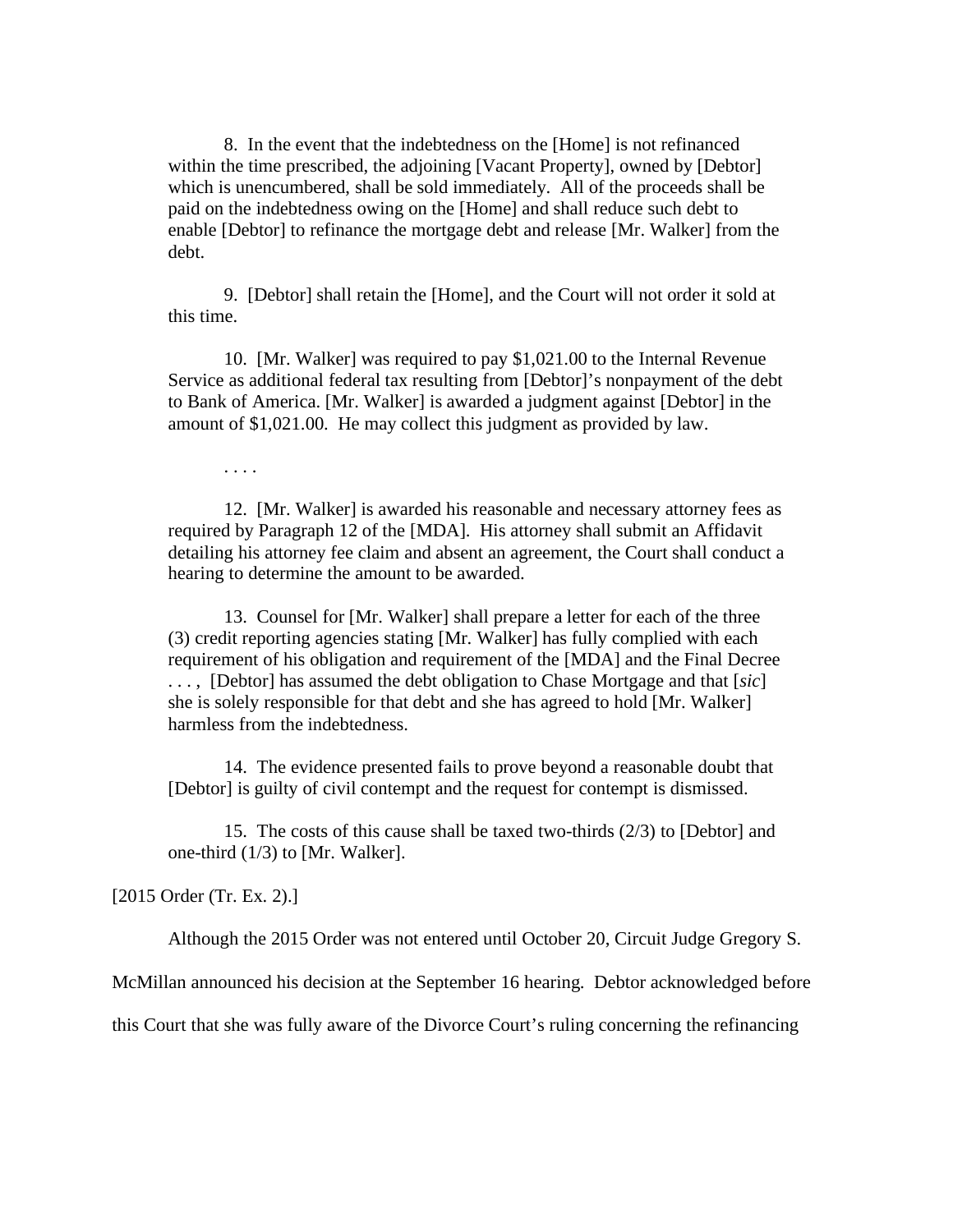requirement and the directive that if the refinancing was delayed beyond the deadline, the Vacant Property was required to be sold.

Notwithstanding Debtor's understanding of the Divorce Court's ruling, fifty-eight days after the September 16, 2015 hearing (and twenty-three days after entry of the 2015 Order), Debtor sold the Vacant Property to her sister and brother-in-law on November 13, 201[5](#page-5-0).<sup>5</sup> The purchase price was \$55,000.00, and Debtor received net proceeds of approximately \$40,000.00. At the time of sale, Debtor had made no arrangements to refinance the mortgage on the Home. She testified that she had inquired through the years about refinancing the mortgage but because of her poor credit and reduced income following the divorce, she could not get approval for refinancing.<sup>[6](#page-5-1)</sup>

The sixty-day period to refinance the mortgage as required by the 2015 Order expired on November 15, 2015 (i.e., two days after Debtor sold the Vacant Property). Nearly two months later, on January 14, 2016, Debtor, through her divorce attorney, filed a Motion for Additional Time ("January 2016 Motion"), relying on the provision in the 2015 Order for a thirty-day extension to "finalize any pending refinancing," asserting:

3. That [Debtor] has attempted to refinance the [Home]. If [sic] fact, she applied for the refinancing in August 2015. The mortgage company agreed that effective February 3, 2016, that if she made three (3) payments on-time and paid a lump sum of monies on the house then the refinancing would take place.<sup>[[7](#page-5-2)]</sup> Therefore, [Debtor] put the [Vacant Property] on the market and has sold the

<span id="page-5-0"></span><sup>&</sup>lt;sup>5</sup> The Warranty Deed was recorded on November 17, 2015, sixteen days before Mr. Walker recorded his judgment lien on December 3, 2015. [*See* Warranty Deed (Tr. Ex. 3), Chapter 13 Plan (Doc. 2 at ¶ 3.4).]

<span id="page-5-1"></span><sup>6</sup> Debtor could provide no specifics of any efforts to refinance the mortgage. The Court finds that Debtor lacks credibility on this point, especially given that she purchased and financed at least five vehicles between 2012 and 2019. *See* discussion *infra* at pp. 15-17.

<span id="page-5-2"></span><sup>7</sup> Presumably, this statement references a Mortgage Loan Modification, which was not refinancing to remove Mr. Walker's liability but a solution to Debtor's default in payments to avoid foreclosure. At trial, the parties did not reference the Loan Modification Agreement executed by both Debtor and Mr. Walker on April 28, 2016, which reamortized the mortgage on the Home over 480 months at 5.374% interest, with a monthly payment of \$276.90. [Claim No. 9-1 at pp. 28-33.] The new principal balance under the modification agreement was \$54,591.40. [*Id.* at p. 29.]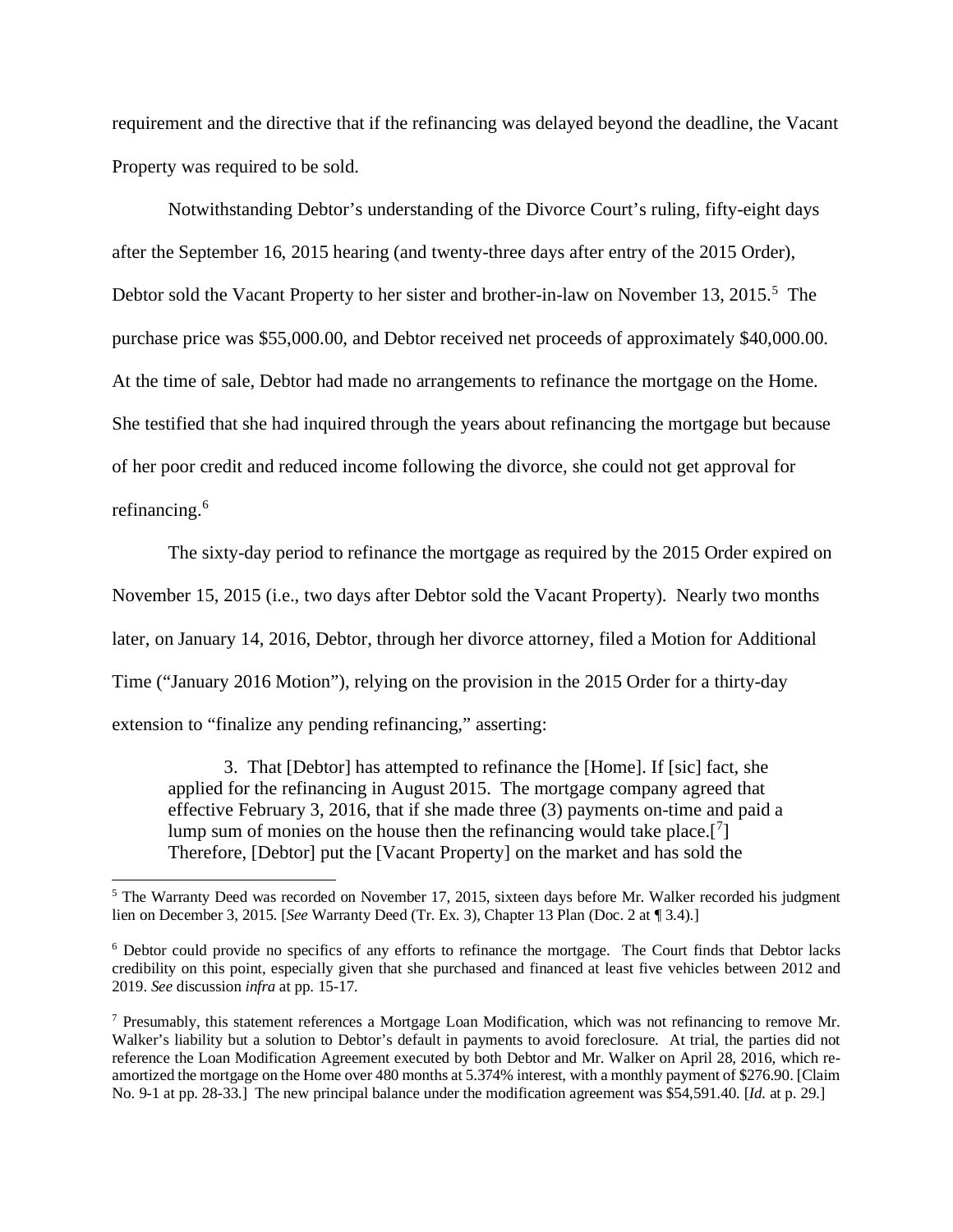property. The property is being sold for \$50,000.00 minus the land taxes and a lien. [Debtor] will receive approximately \$40,000.00 from the sale of said property. The bulk of said monies will be used to pay down the note on the [Home]. The [Home] has a mortgage of \$54,000.00 owed as of January 2016.

4. That [Debtor] has taken every step she can take to get the [Home] refinanced and/or sell the [Vacant Property].

5. That [Debtor] needs additional time in which she can finalize the sale of the [Vacant Property] and the refinancing of the mortgage.

[January 2016 Motion (Tr. Ex. 4).] Debtor asked the Divorce Court to set a hearing and to grant her an additional 120 days to resolve all pending issues.

Although Debtor understood that the net sale proceeds were to be used to pay down the mortgage or to pay to Mr. Walker on the judgment awarded to him by the 2015 Order, Debtor spent the \$40,000.00 in proceeds in other ways. She testified that she did make payments to catch up the mortgage, and the mortgage creditor's proof of claim filed in Case No. 1 reflects a December 1, 2015 payment that covered the escrow for monthly payments due April 1, 2015, through January 1, 2016.<sup>[8](#page-6-0)</sup> Although the loan history provided with the claim only reflects escrowed funds, the original note required a monthly payment on principal and interest totaling \$415.11.<sup>[9](#page-6-1)</sup> Thus, based on the credits to escrow provided in the escrow history in Case No. 1 of \$6.00 per month for those ten months,<sup>[10](#page-6-2)</sup> the Court calculates a December 1, 2015 payment by Debtor in the total amount of \$4,211.10.

<span id="page-6-0"></span><sup>8</sup> JP Morgan Chase Bank, National Association Proof of Claim, Case No. 1 (Bankr. E.D. Tenn. Jan. 31, 2017), Claim No. 11-1, at p. 7.

<span id="page-6-1"></span><sup>9</sup> *Id.*, Part 2, at p. 1.

<span id="page-6-2"></span><sup>10</sup> *See id.* at p. 7.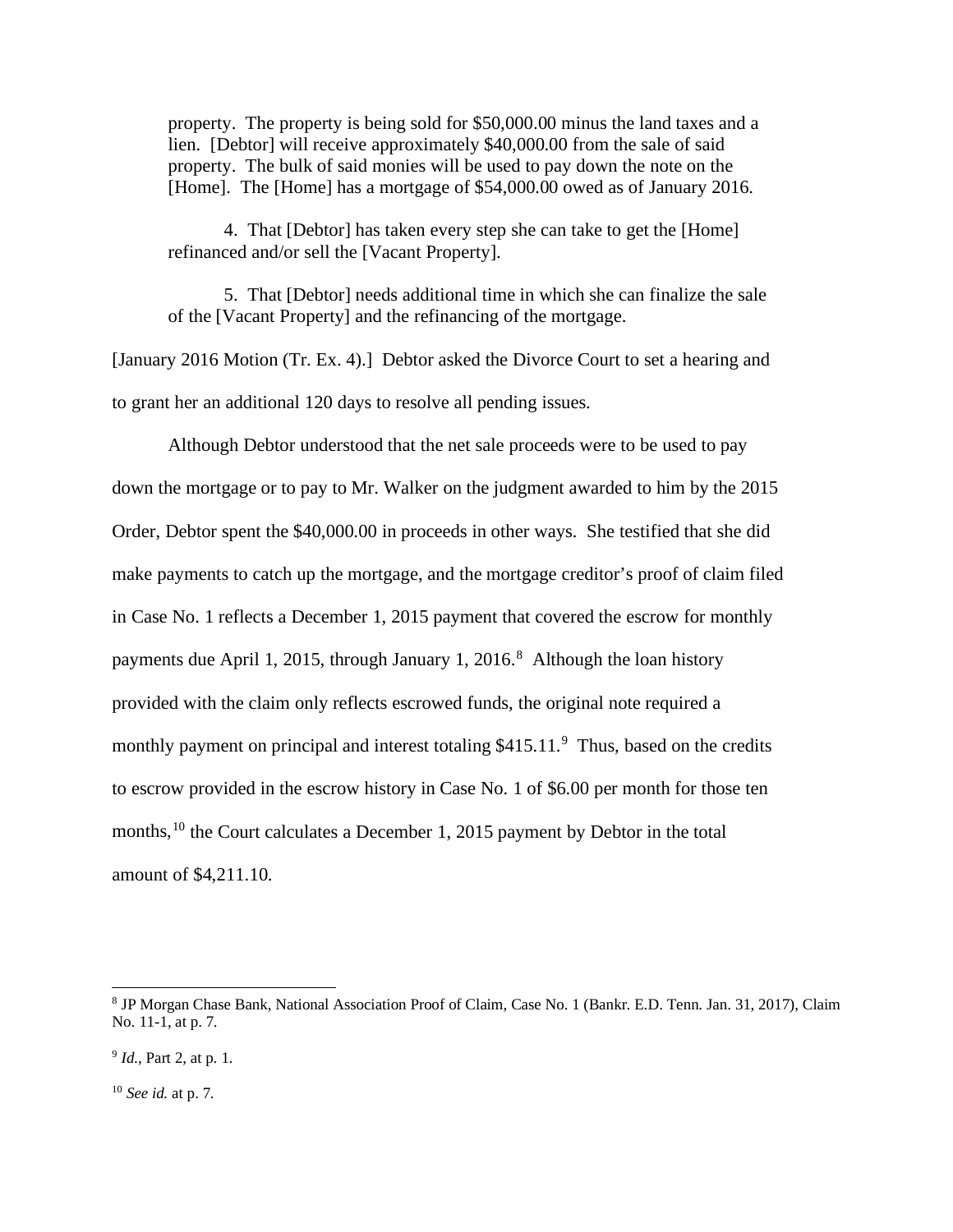Other than the December 2015 payment on the mortgage, Debtor testified that she used the \$40,000.00 for repairs to the Home (estimated by Debtor at \$11,000.00 to \$13,000.00), two surgeries to her eyes (estimated by Debtor at \$12,000.00 to \$14,000.00), and the purchase and setup of a mobile home for her adult daughter on the real property on which the Home sits (estimated by Debtor at  $$18,000.00$ ).<sup>11</sup> Debtor testified before this Court that the sale proceeds "most likely" were spent within sixty days of the sale on November 13, 2015 (i.e., before the 2016 Motion was filed).

Debtor acknowledged at the confirmation trial that the January 2016 Motion contained false statements, but she said that her divorce attorney "knew everything, including the sale." Although Debtor did not testify about a hearing on the January 2016 Motion, Mr. Walker's testimony is undisputed that the Divorce Court held a hearing on the 2016 Motion and that Debtor was present and failed to correct the misstatements or otherwise reveal to the court that the Vacant Property had already been sold, she already had spent the proceeds, and there was no refinancing arrangement pending.

On June 30, 2016, Mr. Walker filed a Petition for Contempt against Debtor in the Divorce Court. [Joint Stipulations of Facts, Documents and Issues, Case No. 2 (Bankr. E.D. Tenn. May 11, 2018), ECF No. 65.] Before the hearing could be held on Mr.

<span id="page-7-0"></span><sup>&</sup>lt;sup>11</sup> Debtor testified that she does not own the mobile home. When Debtor listed her property on Schedule A/B in Case Nos. 1 and 2, she added the following note to the section in which she disclosed the Home: "Home and 1.5 acres, with a 1999 Singlewide Mobile Home (value: \$10,000) also sitting on property. Map 28 Parcel 15.03." [Schedule A/B: Property, Case No. 2 (Bankr. E.D. Tenn. Aug. 10, 2017), ECF No. 1 at p. 19; Schedule A/B: Property, Case No. 1 (Bankr. E.D. Tenn. Aug. 16, 2016), ECF No. 1 at p. 19.] Likewise, on Schedule C in both Case No. 1 and Case No. 2, Debtor included the following description of property in which she claimed a homestead exemption under Tennessee law of \$25,000: "1465 Blankenship Road Washburn, TN 37888 Grainger County Home and 1.5 acres, with a 1999 Singlewide Mobile Home (value: \$10,000) also sitting on property. Map 28 Parcel 15.03." [Schedule C: The Property You Claim as Exempt, Case No. 2 (Bankr. E.D. Tenn. Aug. 10, 2017), ECF No. 1 at p. 25; Schedule C: The Property You Claim as Exempt, Case No. 1 (Bankr. E.D. Tenn. Aug. 16, 2016), ECF No. 1 at p. 25.] Notably, in the instant case, Debtor revised the note that she added to the sections of Schedules A/B and C to reflect: "Home and 1.5 acres, with a 1999 Singlewide Mobile Home (value: \$10,000) also sitting on property *which is owned by Debtor's daughter and son-in-law*. Map 28 Parcel 15.03." [Doc. 1 at pp. 19, 25 (emphasis added).]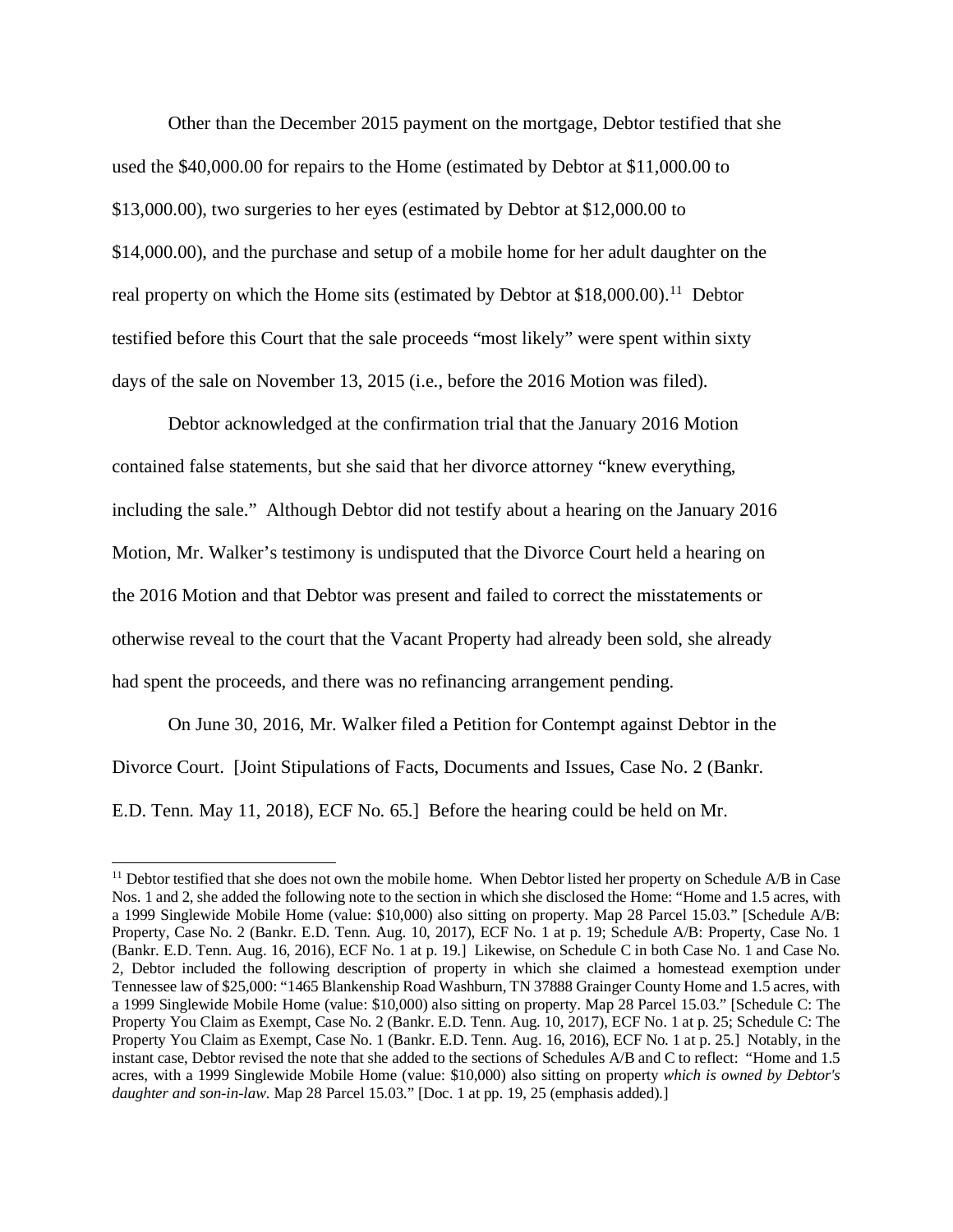Walker's Petition for Contempt,<sup>[12](#page-8-0)</sup> Debtor filed Case No. 1. [Voluntary Petition for Individuals Filing for Bankruptcy, Case No. 1 (Bankr. E.D. Tenn. Aug. 16, 2016), ECF No. 1.]

In Case No. 1, Debtor scheduled Mr. Walker as an unsecured creditor in the amount of \$66,000.00. [Schedule E/F, Case No. 1 (Bankr. E.D. Tenn. Aug. 16, 2016), ECF No. 1, at p. 29.] Mr. Walker did not participate in Debtor's 2016 bankruptcy case. Her Chapter 13 Plan was confirmed quickly without any objections having been filed. [Order Confirming Chapter 13 Plan, Case No. 1 (Bankr. E.D. Tenn. Sept. 28, 2016), ECF No. 22.] The confirmed plan provided for Debtor to pay the mortgage on the Home directly to the creditor at \$420.11 per month. [*Id.* at p. 4.] Debtor was to make plan payments of \$150.00 semi-monthly for a term of sixty months, plus tax refunds in excess of \$1,500.00, which would pay an attorney's fee of \$3,000.00 and a dividend to unsecured creditors of 1 to 5%. [*Id.* at pp. 2, 4.]

On June 29, 2017, the Chapter 13 Trustee moved to dismiss Case No. 1 because Debtor accrued an arrearage of \$1,000.00 on plan payments, and the Chapter 13 Trustee amended her motion on July 5, 2017, to add Debtor's failure to provide her 2016 tax return or refund to the Trustee. [Trustee's Motion to Dismiss and Trustee's Amended Motion to Dismiss, Case No. 1. (Bankr. E.D. Tenn. June 29, 2017, and July 5, 2017), ECF Nos. 42, 43.] At the hearing, Debtor did not present a defense to dismissal because, as she testified in this case, she wanted to refile Chapter 13 to bring the mortgage, for which payments were delinquent, into the Plan. Case No. 1, thus, was dismissed on

<span id="page-8-0"></span> $12$  Debtor disclosed in her petition that the hearing on Mr. Walker's petition for contempt was set for August 19, 2016 (i.e., three days after the Chapter 13 petition was filed). [Voluntary Petition for Individuals Filing for Bankruptcy, Case No. 1 (Bankr. E.D. Tenn. Aug. 16, 2016), ECF No. 1, at p. 11.]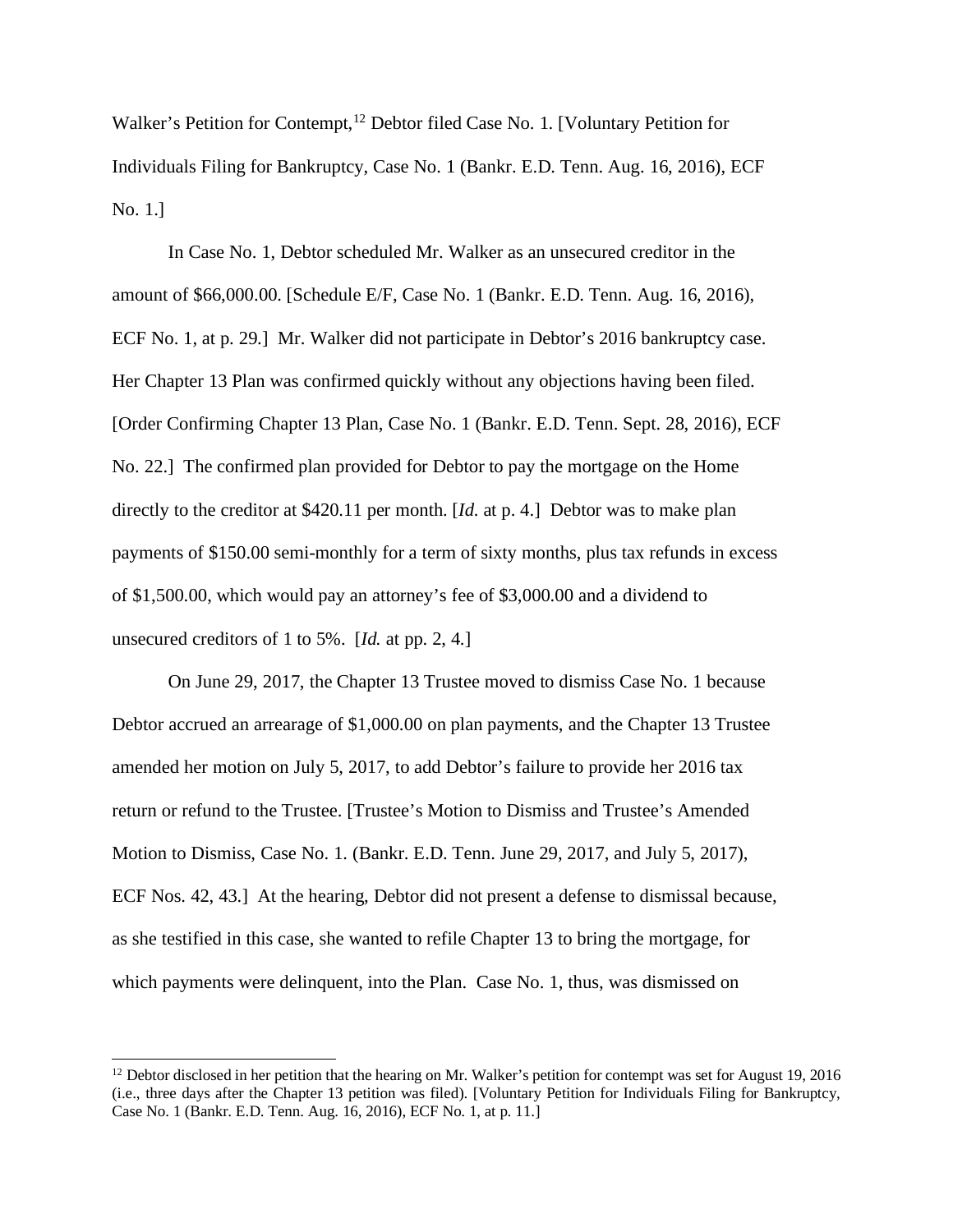August 4, 2017. [Order for Dismissal and Disbursement of Funds, Case No. 1. (Bankr. E.D. Tenn. Aug. 4, 2017), ECF No. 47.]

Six days later, Debtor filed Case No. 2. [Voluntary Petition for Individuals Filing for Bankruptcy, Case No. 2 (Bankr. E.D. Tenn. Aug. 10, 2017), ECF No. 1.] She again scheduled Mr. Walker as an unsecured creditor to whom she owed \$66,000.00. [*Id.* at p. 35.] Debtor also disclosed that the Petition for Contempt in the Divorce Court was pending and again had been set for hearing (on October 6, 2017). [*Id.* at p. 11.]

Debtor's proposed plan estimated the mortgage arrearage at \$3,000.00. [Chapter 13 Plan, Case No. 2 (Bankr. E.D. Tenn. Aug. 10, 2017), ECF No. 2 at p. 3.] Indeed, the filed mortgage claim reflected an arrearage of \$3,087.41, of which \$1,661.40 was principal and interest. [JP Morgan Chase Bank, National Association Proof of Claim, Case No. 2 (Bankr. E.D. Tenn. Dec. 13, 2017), Claim No. 9-1, at pp. 2, 4.] Thus, with a contractual payment (as reduced by the mortgage loan modification of April 2016) of \$276.92, Debtor was six months behind on the mortgage when she filed Case No. 2 on August 10, 2017.

Mr. Walker objected to confirmation of Debtor's proposed Chapter13 Plan, which initially included no treatment for Mr. Walker's claim. [Chapter 13 Plan, Case No. 2 (Bankr. E.D. Tenn. Aug. 10, 2017), ECF No. 2.] Debtor's proposed Plan provided for a semi-monthly payment of \$350.00 plus tax refunds exceeding \$1,500.00, for a dividend to unsecured creditors of 1 to 5%. [*Id.* at pp. 1, 3.] Mr. Walker's objection was based on 11 U.S.C. § 1325(a)(3), (4), (6), and-(b)(1)(B). [Objection to Confirmation of Chapter 13 Plan, Case No. 2 (Bankr. E.D. Tenn. Sept. 15, 2017), ECF No. 22.] Mr. Walker also objected because "Debtor failed to disclose all monies received from transfer of real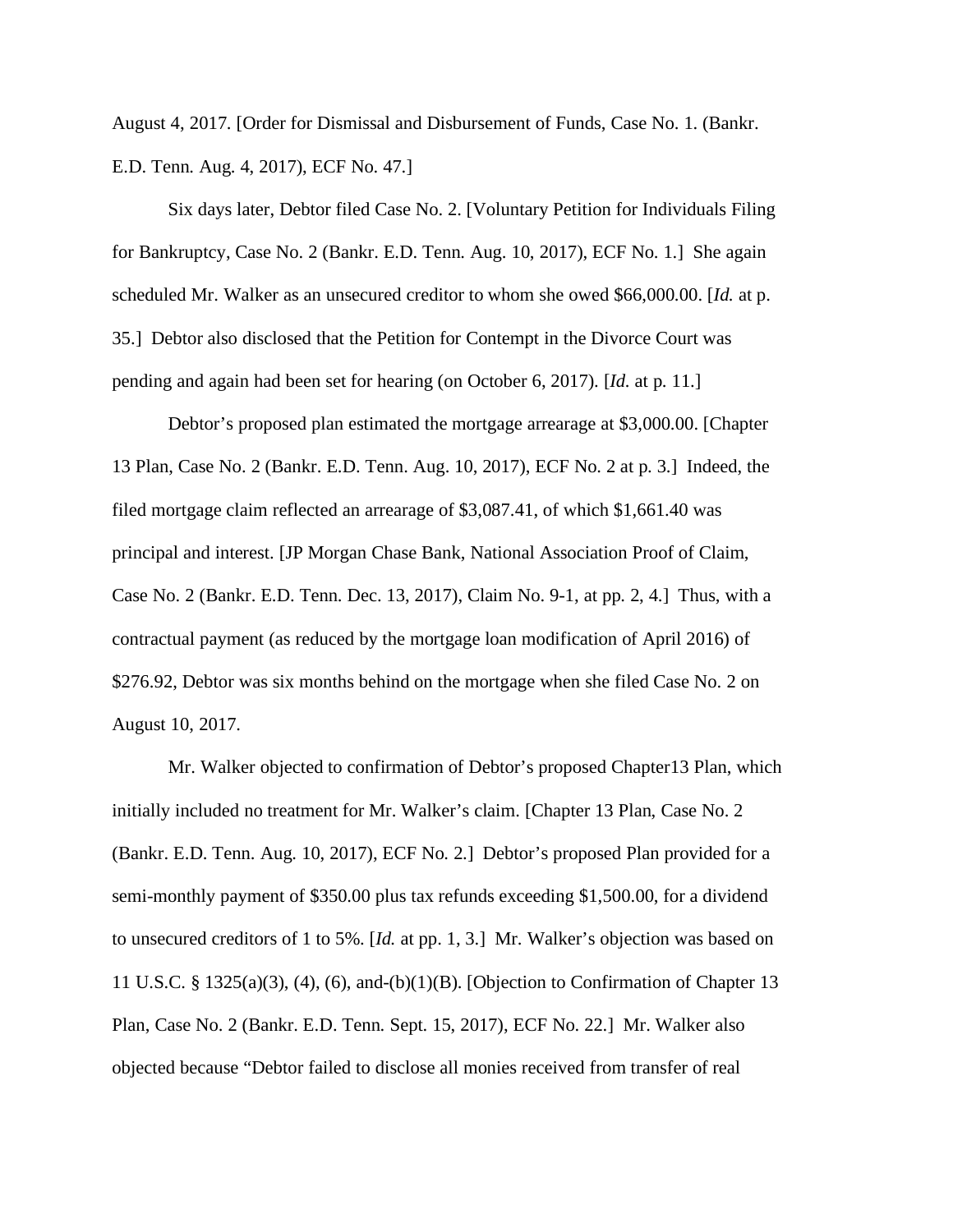properties subject to lien in Grainger County Register of Deeds and per Order in Knox County Circuit Court, Division IV." [*Id.*]

The Chapter 13 Trustee also objected to Debtor's proposed Plan on the grounds that the Plan did not provide for payment of all disposable income (11 U.S.C. § 1325(b)) and was infeasible (11 U.S.C. § 1325(a)(6)). [Chapter 13 Trustee Objection to Confirmation, Case No. 2 (Bankr. E.D. Tenn. Sept. 15, 2017), ECF No. 23.] After several status hearings on the two objections to confirmation of Debtor's Chapter 13 Plan, the parties reached an agreement, and the Plan was confirmed on February 14, 2018. [Order Confirming Chapter 13 Plan, Case No. 2 (Bankr. E.D. Tenn. Feb. 14, 2018), ECF No. 47.] The compromise reached between Debtor, the Chapter 13 Trustee, and Mr. Walker added treatment for Mr. Walker to Debtor's Plan, requiring a monthly payment of \$85.00 for total payments of \$2,525.00 plus interest at 5%. [*Id.* at p. 3.] Debtor also agreed that she would not object to Mr. Walker's claim. [*Id.*] All other originally proposed plan terms remained the same.[13](#page-10-0) [*Compare* Chapter 13 Plan, Case No. 2 (Bankr. E.D. Tenn. Aug. 10, 2017), ECF No. 2, *with* Order Confirming Chapter 13 Plan, Case No. 2 (Bankr. E.D. Tenn. Feb. 14, 2018), ECF No. 47.]

Notably, following the filing of an adversary complaint against Debtor by the Tennessee Department of Human Services ("TDHS"), which sought a nondischargeable judgment in the amount of \$6,070.00 for Debtor's "obtaining Food Stamp benefits through false statements and misrepresentations . . . from January 2011 through

<span id="page-10-0"></span><sup>&</sup>lt;sup>13</sup> Debtor's initial proposed Chapter 13 Plan in Case No. 2 also included the following provision: "If the Debtor fails to make a Chapter 13 payment, then upon certification by the Chapter 13 Trustee, the case shall be dismissed without further notice or hearing" (the "Certification Provision"). [Chapter 13 Plan, Case No. 2 (Bankr. E.D. Tenn. Aug. 10, 2017), ECF No. 2.]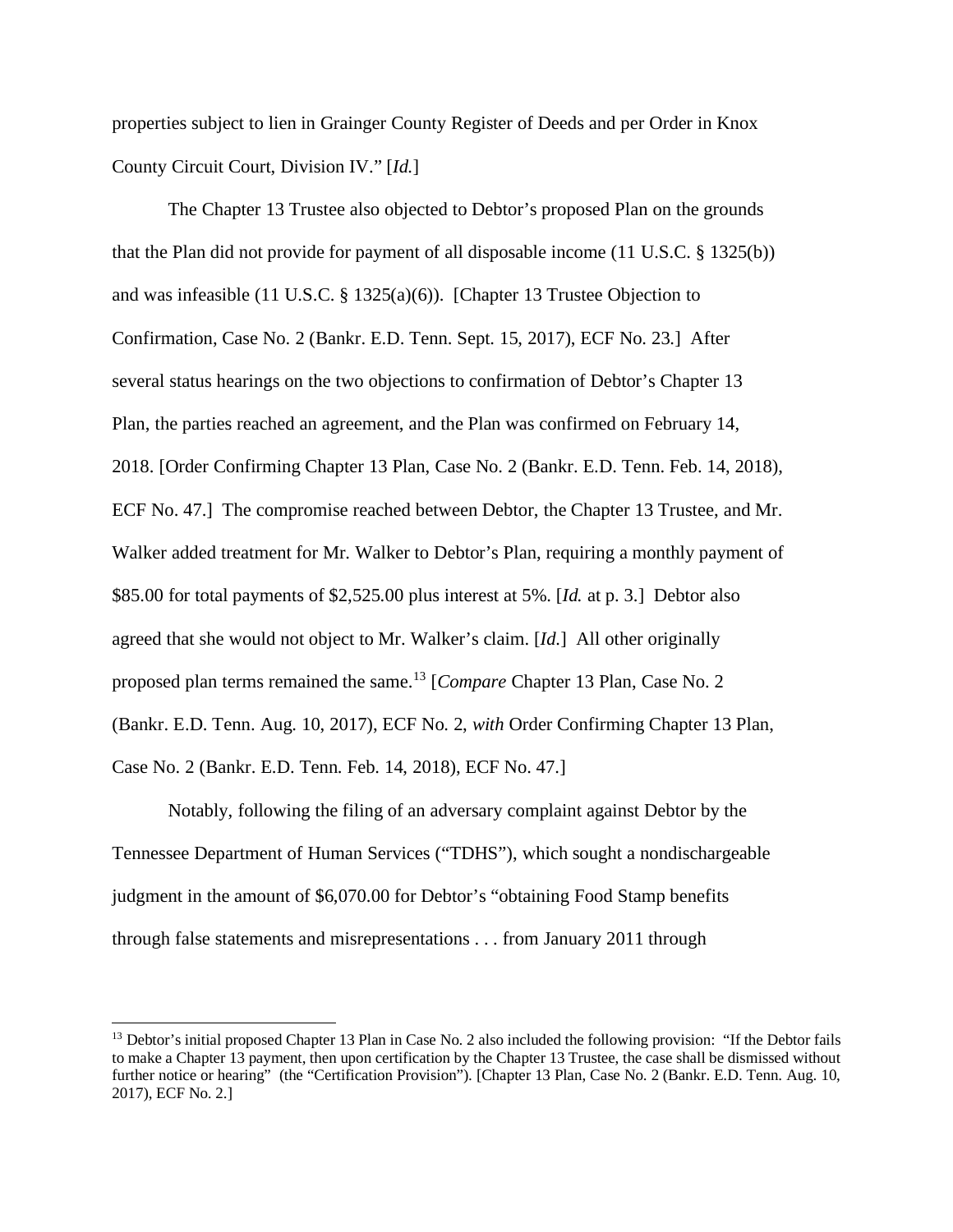December 2011 and January 2013 to April 2013" [Complaint, Tenn. Dep't of Human Servs. v. Walker, Adv. No. 3:17-ap-03040 (Bankr. E.D. Tenn. Nov. 3, 2017), ECF No. 1, at ¶¶ 2-3], Debtor entered into an Agreed Order with TDHS for a nondischargeable judgment in the amount of \$6,070.00. [Agreed Order, Tenn. Dep't of Human Servs. v. Walker, Adv. No. 3:17-ap-03040 (Bankr. E.D. Tenn. Nov. 28, 2017), ECF No. 10.] In the Agreed Order, Debtor expressly acknowledged that she had obtained "money . . . by false pretenses, a false representation, or actual fraud . . . ." [*See id.* (citing 11 U.S.C. § 523(a)(2)).]

On April 4, 2018, Mr. Walker filed a Motion for Relief from the Automatic Stay ("Motion for Relief"), seeking permission for him "to commence and continue criminal contempt proceedings against Debtor" in the Divorce Court and to pursue "a modification of [Mr.] Walker's child support obligation" based on "a significant change in Debtor's income, resulting from the sale of [the Vacant P]roperty and the retention of all such proceeds in violation of" the 2015 Order. [Motion for Relief, Case No. 2 (Bankr. E.D. Tenn. Apr. 4, 2018), ECF No. 55.] Debtor having opposed the Motion for Relief and the parties having informed the Court that the contested matter could be resolved on stipulations and briefs, the Court entered a scheduling order and the parties proceeded with their filings. [*See* Case No. 2 (Bankr. E.D. Tenn.), ECF Nos. 63, 65, 66, 68.] Before the Court could decide the Motion for Relief, because Debtor accrued an arrearage in plan payments of approximately \$1,173.00, on July 10, 2018, the Chapter 13 Trustee certified the case for dismissal pursuant to the Certification Provision. [Certificate for Dismissal, Case No. 2 (Bankr. E.D. Tenn. July 10, 2018), ECF No. 70.]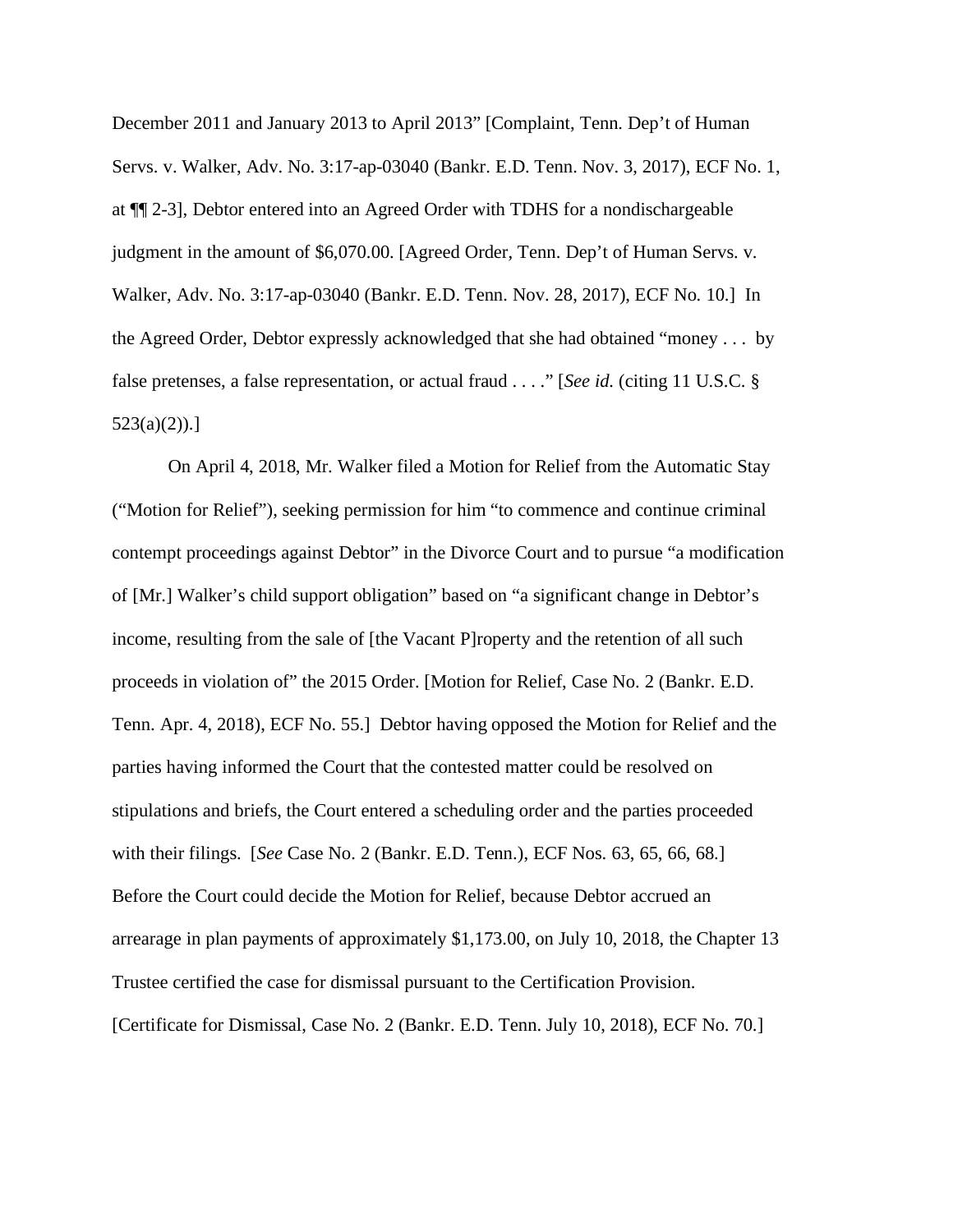As a result, Case No. 2 was dismissed on July 11, 2018. [Order Dismissing Case, Case No. 2 (Bankr. E.D. Tenn. July 11, 2018), ECF No. 71.]

Debtor initially filed a Motion to Set Aside or Vacate Dismissal ("Motion to Set Aside") [Case No. 2 (Bankr. E.D. Tenn. July 25, 2018), ECF No. 75], asserting that Debtor's employer had failed to pay her wages promptly and, when Debtor approached her employer about it, she was fired. [*Id* at ¶ 2.] Debtor's Motion to Set Aside asserted (without any sworn statement) that she had obtained new full-time employment and a second job for supplemental income. [*Id.* at ¶ 3.] The Chapter 13 Trustee (as well as Mr. Walker) objected to the Motion to Set Aside, asserting:

[Debtor] attaches no sworn affidavit to her Motion to [Set Aside] . . . in support of her representations that the failure to timely make payments was the fault of her employer, Cedar Bluff Dental Clinic, to timely make payroll payments to her. Not only does she fail to attach any sworn affidavit, she does not submit any paystubs or other similar documentation to substantiate her allegations. In fact, the Chapter 13 Trustee based on independent investigation submits that [Debtor]'s employer, Cedar Bluff Dental Clinic, disputes [Debtor]'s unsworn allegations, and that [Debtor]'s employment was terminated effective July 18, 2018 through which said time period her wages were paid current.

[Chapter 13 Trustee's Objection to Debtor's Motion to Set Aside or Vacate Dismissal

Order, Case No. 2 (Bankr. E.D. Tenn. Aug. 6, 2018), ECF No. 81, at p. 2.] After an

initial hearing on Debtor's Motion to Set Aside at which the Court set an evidentiary

hearing for August 22, 2018 [Order, Case No. 2 (Bankr. E.D. Tenn. Aug. 9, 2018), ECF

No. 84], Debtor withdrew the motion on August 13, 2018.[14](#page-12-0) [Withdrawal, Case No. 2

(Bankr. E.D. Tenn. Aug. 13, 2018), ECF No. 86.]

<span id="page-12-0"></span><sup>&</sup>lt;sup>14</sup> When the Court asked Debtor at the confirmation trial in this case why she withdrew the motion to vacate the dismissal, she could not articulate a reason.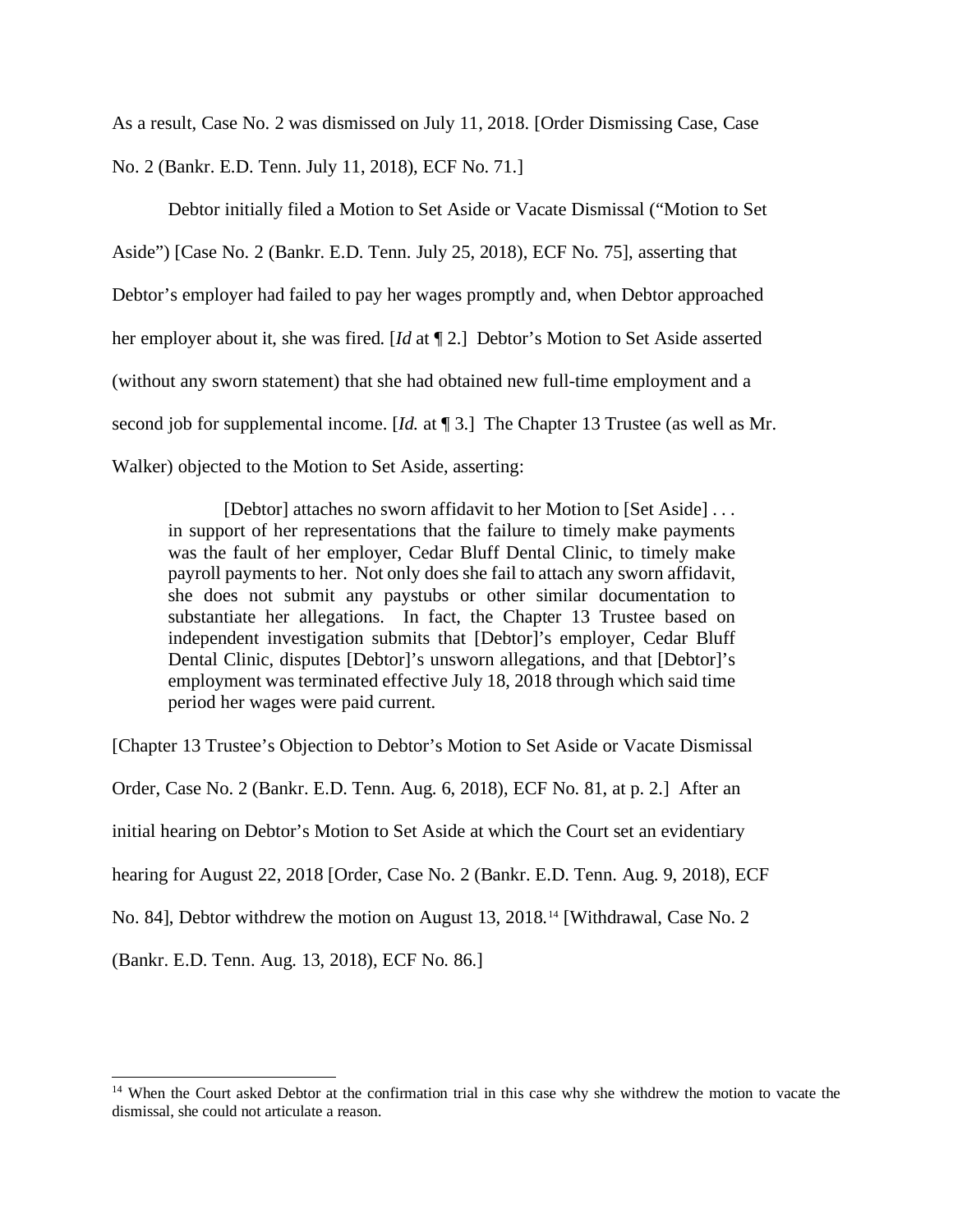Case No. 2 having been dismissed on July 11, 2018, Mr. Walker filed a Petition for Criminal Contempt and a Motion for Forced Sale of Residence ("Motion for Sale") in the Divorce Court on July 19, 2018. [Motion for Sale (Tr. Ex. 6).] At the hearing on the petition and Motion for Sale, held in September or October 2018, the Divorce Court declined to incarcerate Debtor and denied the Motion for Sale, explaining to Mr. Walker that only a Grainger County court could order sale of the Vacant Property located in Grainger County.

Mr. Walker took no further action concerning the Vacant Property until September 12, 2019, when he filed a Complaint in Grainger County Chancery Court, seeking a sale of the Vacant Property under Tennessee Code Annotated § 29-27-101. [Tr. Ex. 5.] Debtor filed her third Chapter 13 case on September 30, 2019. [Doc. 1.]

Debtor testified that in the months before she filed the Chapter 13 petition in this case, she was trying to pay the mortgage on the Home. The mortgage creditor's proof of claim in this case, however, reflects that following the July 2018 dismissal of Case No. 2, Debtor made the following payments on the mortgage:

| Date              | Amount     |
|-------------------|------------|
| October 12, 2018  | \$506.50   |
| November 15, 2018 | \$506.50   |
| January 11, 2019  | \$506.50   |
| February 27, 2019 | \$1,054.55 |
| March 15, 2019    | \$506.50   |
| May 10, 2019      | \$506.50   |
| June 21, 2019     | \$510.00   |
| June 28, 2019     | \$510.00   |
| July 6, 2019      | \$510.00   |
| August 9, 2019    | \$537.55   |
| September 6, 2019 | \$506.50   |

[JP Morgan Chase Bank, National Association Proof of Claim, Claim No. 9-1, at p. 5.] Thus, Debtor failed to pay *timely* any mortgage payment between Case No. 2 and this case, and she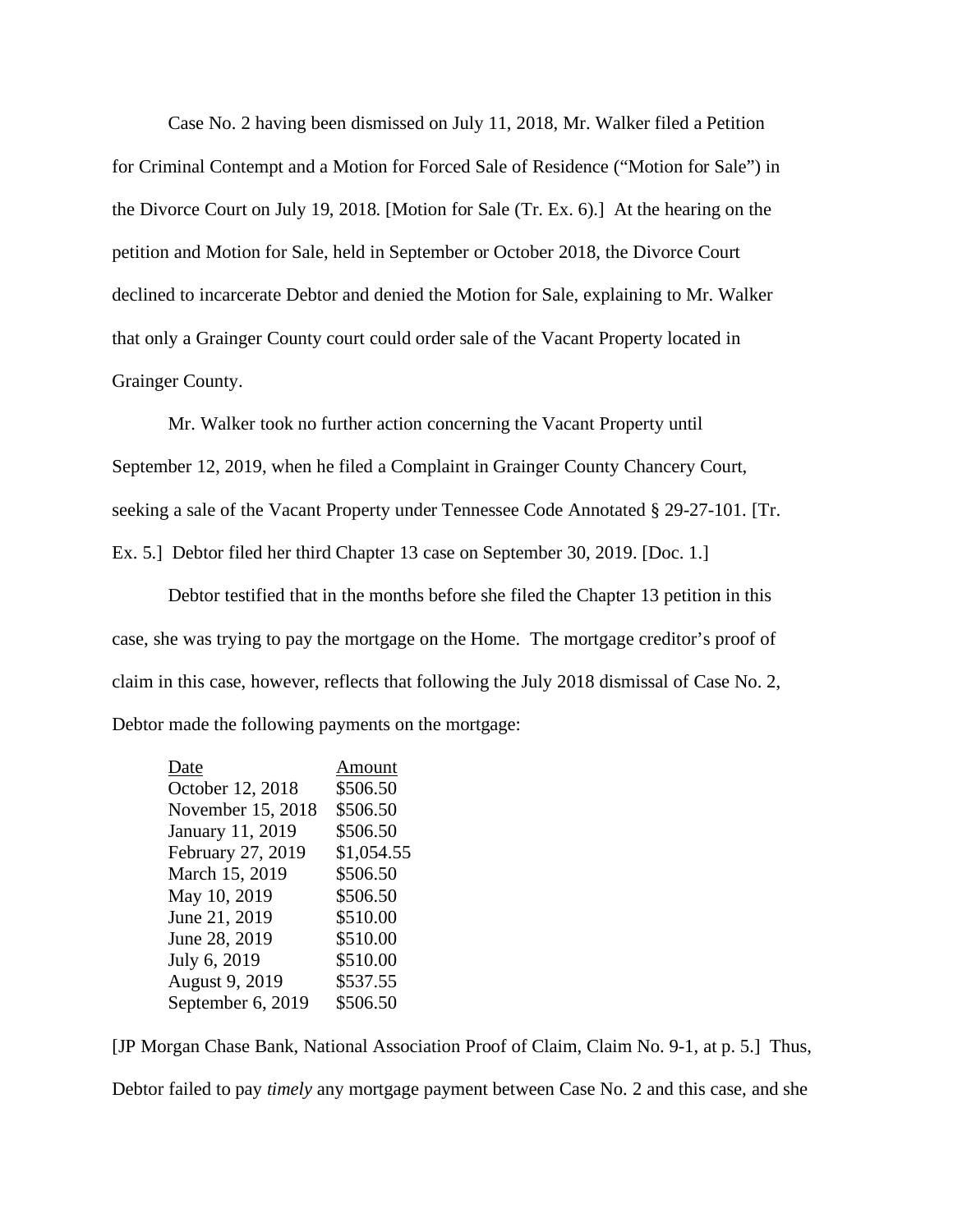skipped the December 2018 payment (making two payments in late February) and the April 2019 payment (making two payments in June). [*Id.*] As a result, as of the September 30, 2019 filing of her petition in this case, Debtor was delinquent in the total amount of \$1,688.96 for fees and escrow shortages. [*Id.* at p. 4.]

Notwithstanding these difficulties experienced by Debtor in paying the mortgage on the Home, Debtor purchased a used car (a 2006 Volkswagen Beetle) on May 10, 2019, paying \$1,000.00 down. [Union Motors, LLC Proof of Claim, Claim No. 10-2, at p. 4.] Although the sales price of the car was only \$5,553.34, and Debtor paid \$1,000.00 down, Debtor financed (at 23.99%) a total of \$6,561.34, which included the sales tax, title, and tag expense totaling \$699.34 and the "document preparation fee paid to seller" in the amount of \$2,412.00. Thus, Debtor took on the repayment obligation of \$257.42 for 35 months beginning June 10, 2019. Debtor testified that she purchased 2006 Volkswagen because "the other one was worn out and repossessed."

Something is amiss in Debtor's various sworn statements filed in her three bankruptcy cases concerning vehicles. In Case No. 1, she scheduled a 2004 Jeep Liberty as unencumbered. [Schedule A/B: Property and Schedule D: Creditors Who Have Claims Secured by Property, Case No. 1 (Bankr. E.D. Tenn. Aug. 16, 2016), ECF No. 1, at pp. 20, 27-28.] She also disclosed in Case No. 1 a debt owed to American Credit Acceptance relating to the repossession of a vehicle, although she did not indicate that the repossession had occurred in the one year before the petition date. [*Id.* at p. 11; Schedule E/F: Creditors Who Have Unsecured Claims, Case No. 1 (Bankr. E.D. Tenn. Aug. 16, 2016, at p. 30.] The claim filed by American Credit Acceptance reflects that the repossessed vehicle was a 2006 Ford Mustang that Debtor had purchased on March 17, 2012, under a Retail Installment Contract for financing of \$16,058.00 at 24.5%, to be paid over 72 months at \$432.74 per month. [American Credit Acceptance Proof of Claim, Case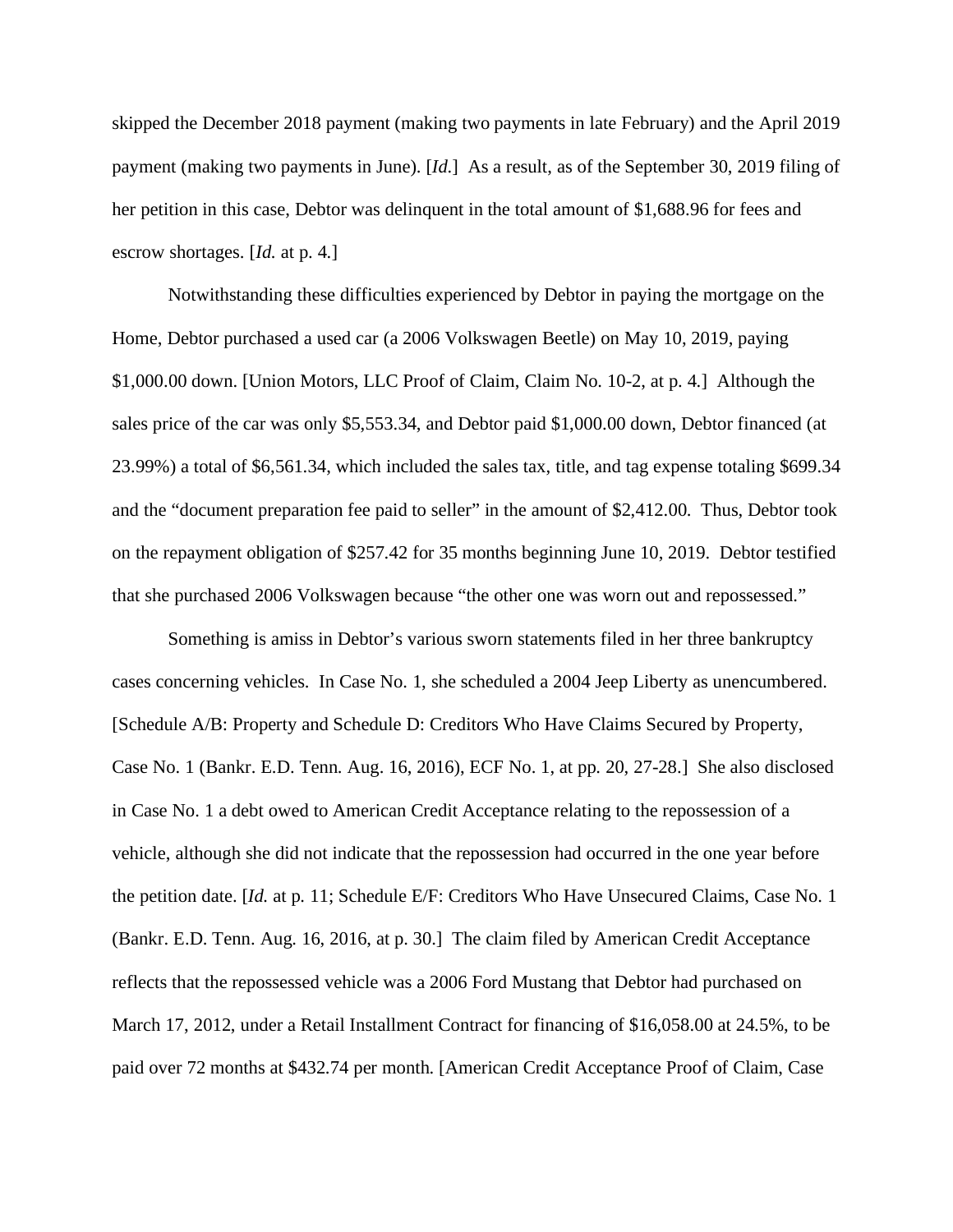No. 1, Claim 2-1.] Another car creditor, Jefferson Capital Systems, LLC, filed a claim in Case No. 1 related to a 2007 Ford Mustang purchased by Debtor on May 29, 2013, under a Simple Interest Retail Installment Contract, financing \$17,576.69 at 23.9% for 152 payments, at \$215.99 bi-weekly.<sup>[15](#page-15-0)</sup> [Jefferson Capital Systems, LLC Proof of Claim, Case No. 1, Claim 8-1.]

In Case No. 2, however, Debtor disclosed that she voluntarily surrendered for repossession the 2004 Jeep Liberty (i.e., the car that was scheduled as unencumbered in Case No. 1) to Coffee Auto Sales in May 2017 – during the pendency of Case No. 1 in which no secured claim was scheduled or treated[.16](#page-15-1) Debtor did not schedule ownership of any vehicles in Case No. 2. [Schedule A/B: Property, Case No. 2 (Bankr. E.D. Tenn. Aug. 10, 2017), ECF No. 1 at p. 19.]

In the instant case, Debtor disclosed yet a different vehicle (a Chrysler Convertible) that was repossessed by Dalton's Motors LLC in August 2019. [Voluntary Petition for Individuals Filing for Bankruptcy, ECF No. 1, at p. 11.] She listed the debt on Schedule E/F as a deficiency balance for the Chrysler Convertible, but she did not include the date the debt was incurred.<sup>[17](#page-15-2)</sup> [Schedule E/F: Creditors Who Have Unsecured Claims, ECF No. 1, at p. 36.]

Thus, in the eight years between entry of the Final Decree and this third bankruptcy case, Debtor purchased and financed at least five vehicles between 2012 and 2019 while she failed to make payments to Mr. Walker as required by the Final Decree or, alternatively, to refinance the mortgage on the Home. In any event, Debtor apparently timely made payments on her most

<span id="page-15-0"></span><sup>&</sup>lt;sup>15</sup> The proof of claim reflects a last transaction and last payment date of August 2, 2013, for the account that was opened sixty-five days earlier, on May 29, 2013. [Jefferson Capital Systems, LLC Proof of Claim, Case No. 1, Claim 8-1, at p. 4.]

<span id="page-15-1"></span><sup>&</sup>lt;sup>16</sup> Debtor did not schedule any unsecured debt to Coffee Auto Sales; nor did the creditor file a claim either in Case No. 2 or the instant case. As a result, the Court cannot determine when the debt to Coffee Auto Sales was incurred.

<span id="page-15-2"></span><sup>&</sup>lt;sup>17</sup> Dalton Motors LLC has filed no proof of claim in this case.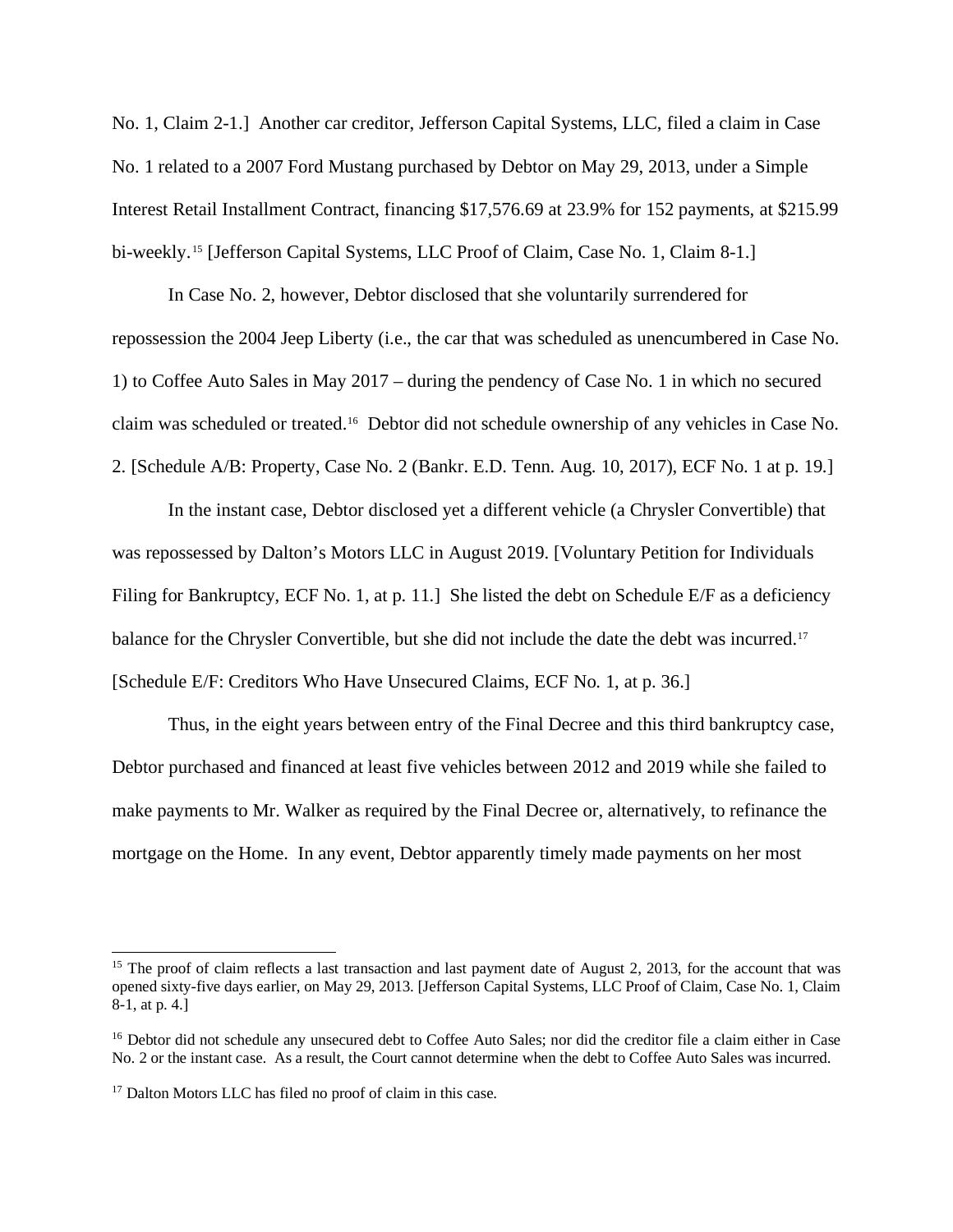recent vehicle purchase before she filed her third petition because the car creditor's proof of claim shows no arrearage.[18](#page-16-0) 

To summarize, the foregoing facts evidence that each time Debtor sought bankruptcy protection, proceedings were pending in state courts relating to her failure to comply with the Final Decree and the 2015 Order. The Petition for Contempt filed on June 30, 2016, was pending when Case No. 1 was filed. That petition remained pending and had been set for hearing when Debtor filed Case No. 2. After Mr. Walker filed the Motion for Relief (seeking to renew the contempt proceedings in the Divorce Court) but before this Court could rule on the parties' stipulations and briefs, Debtor failed to make plan payments, resulting in automatic dismissal of Case No. 2 pursuant to the Certification Provision. That dismissal was effective July 11, 2018, and Mr. Walker filed a new Petition for Criminal Contempt in the Divorce Court eight days later. Only after that petition was served on Debtor did she file the Motion to Set Aside on July 25, 2018, later withdrawing that motion when the Chapter 13 Trustee objected and informed the Court that her independent investigation contradicted the Debtor's unsworn statements in the Motion to Set Aside. Finally, Debtor filed this case only after Mr. Walker served her with his complaint filed in Grainger County to force the sale of the Home.

#### **III. CONCLUSIONS OF LAW**

Under  $\S 1325(a)(3)$  and (7), debtors must file and proceed in their cases in good faith and, likewise, propose their plans in good faith, with an almost identical standard as cases concerning good faith and dismissal under § 1307(c). *See In re Hall*, 346 B.R. 420, 426 (Bankr. W.D. Ky.

<span id="page-16-0"></span><sup>&</sup>lt;sup>18</sup> Notwithstanding that Debtor purchased her most recent vehicle a mere 143 days before she filed her third Chapter 13 Petition in this case, Debtor's proposed Chapter 13 Plan and the proof of claim she filed on behalf of the creditor appear to cram down the value of the vehicle to \$3,500.00 in violation of the 910-day provision in the hanging paragraph of 11 U.S.C. § 1325(a). [Doc. 2, at ¶ 3.3; Claim No. 10-1.] Inexplicably, the creditor filed its own proof of claim seeking only \$3,500.00 and did not object to confirmation of the Chapter 13 Plan. [Claim No. 10-2.]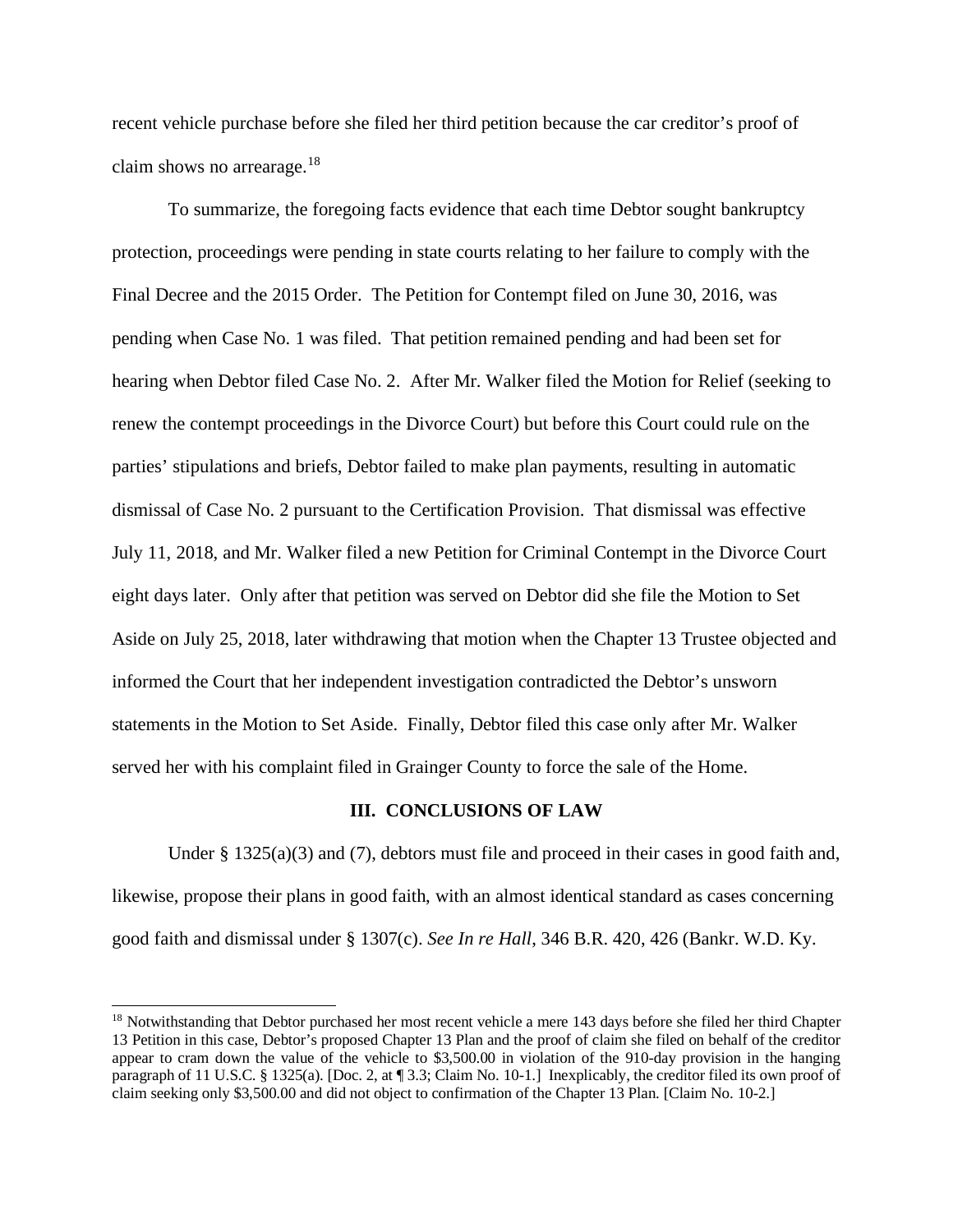2006). "In the confirmation context, the chapter 13 debtor bears the burden of proof on both of these good faith requirements." *In re Gomery*, 523 B.R. 773, 784 (Bankr. W.D. Mich. 2015) (citing 11 U.S.C. § 1325(a)(3), -(a)(7); *Hardin v. Caldwell (In re Caldwell*), 895 F.2d 1123, 1126 (6th Cir. 1990)). The Court's discretionary determination of a debtor's good faith requires examination of the totality of the circumstances and is based on past and present circumstances. *See Laguna Assocs. Ltd. P'ship v. Aetna Cas. & Sur. Co. (In re Laguna Assocs. Ltd. P'ship)*, 30 F.3d 734, 738 (6th Cir. 1994); *In re Glenn*, 288 B.R. 516, 519-20 (Bankr. E.D. Tenn. 2002).

Courts generally focus on the following factors when determining good faith:

(1) the debtor's income; (2) the debtor's living expenses[;] (3) the debtor's attorney fees; (4) the expected duration of the Chapter 13 plan; (5) the sincerity with which the debtor has petitioned for relief under Chapter 13; (6) the debtor's potential for future earning; (7) any special circumstances the debtor may be subject to, such as unusually high medical expenses; (8) the frequency with which the debtor has sought relief before in bankruptcy; (9) the circumstances under which the debt was incurred; (10) the amount of payment offered by debtor as indicative of the debtor's sincerity to repay the debt; (11) the burden which administration would place on the trustee; and (12) the statutorily-mandated policy that bankruptcy provisions be construed liberally in favor of the debtor.

*Soc'y Nat'l Bank v. Barrett (In re Barrett)*, 964 F.2d 588, 592 (6th Cir. 1992). Other relevant

factors include "the accuracy of the plan's statements of the debts, expenses and percentage

repayment of unsecured debt[,] and whether any inaccuracies are an attempt to mislead the

court[.]" *In re Caldwell*, 851 F.2d at 859 (citation omitted). Courts also look to the following:

the nature of the debt, including the question of whether the debt would be nondischargeable in a Chapter 7 proceeding; the timing of the petition; how the debt arose; the debtor's motive in filing the petition; how the debtor's actions affected creditors;<sup>[19](#page-17-0)</sup> the debtor's treatment of creditors both before and after the petition was filed; and whether the debtor has been forthcoming with the bankruptcy court and the creditors.

<span id="page-17-0"></span><sup>&</sup>lt;sup>19</sup> The Court notes that the focus is on Debtor's actions, not the action or inaction of creditors. Thus, it matters not for the good-faith analysis that Mr. Walker did not pursue sale of the Vacant Property between the fall of 2018 and September 12, 2019.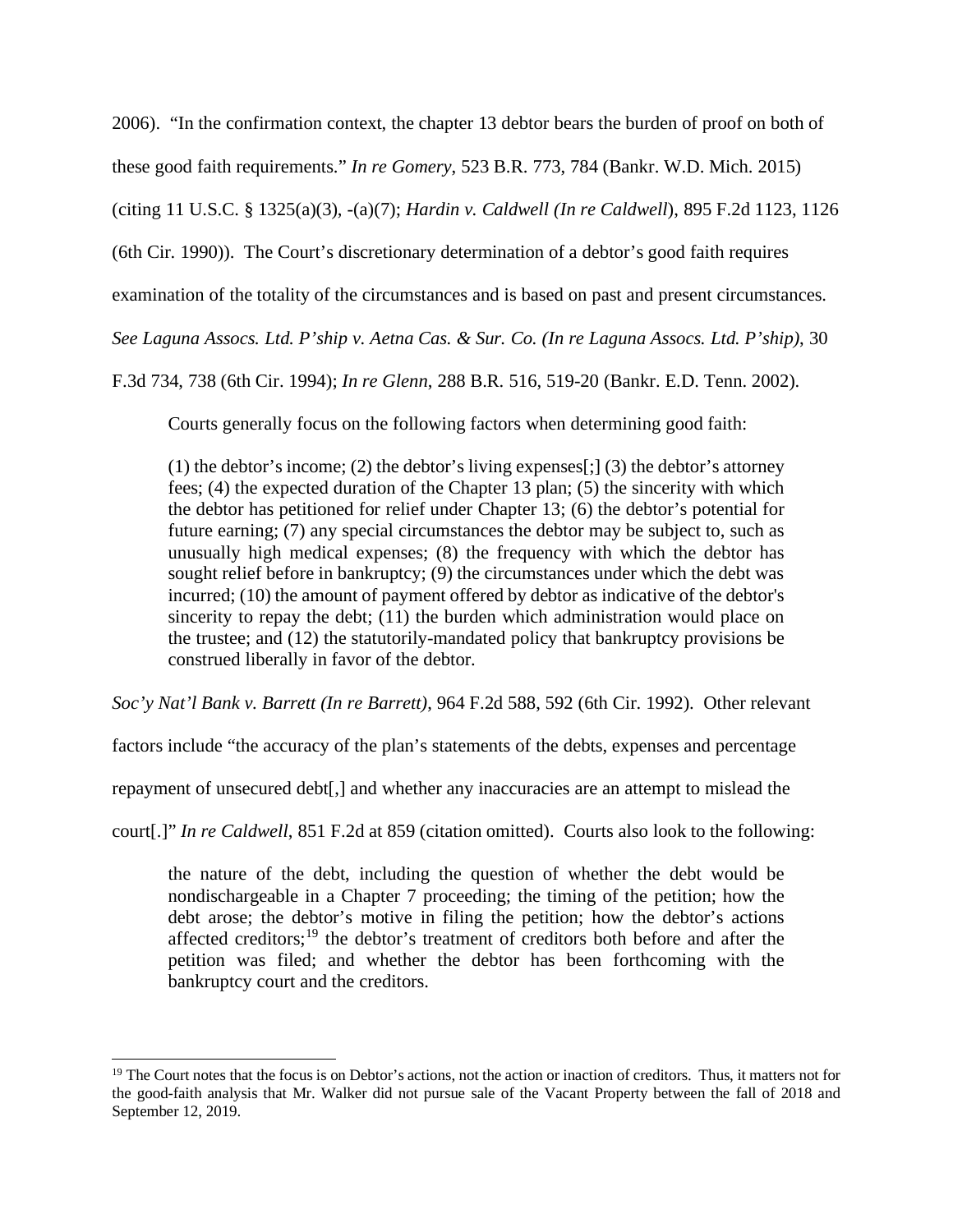*Alt v. United States (In re Alt)*, 305 F.3d 413, 419 (6th Cir. 2002) (citation omitted).

Weighing these factors — "which 'may circumstantially reflect the debtor's motivation, and ultimately his "good faith,"' in seeking relief under chapter 13" ─ assists courts in determining whether "the debtor's purpose in filing for chapter 13 relief is consistent with the underlying purpose and spirit of chapter  $13 - i.e.,$  financial 'rehabilitation through repayment of debt' – [and if] the filing is likely in good faith." *Condon v. Brady (In re Condon)*, 358 B.R. 317, 326 (B.A.P. 6th Cir. 2007) (internal citations omitted).

"While multiple filings are not, in and of themselves, improper or indicative of bad faith,

a history of multiple filings and dismissals may be construed as bad faith." *Cusano v. Klein (In* 

*re Cusano)*, 431 B.R. 726, 735 (B.A.P. 6th Cir. 2010) (citing *In re Glenn*, 288 B.R. at 520).

Bad faith can be demonstrated in a variety of ways, including serial filings with failure to make plan payments. *In re Grischkan*, 320 B.R. 654, 661 (Bankr. N.D. Ohio 2005). Other indicators include serial filers who "repeatedly [seek] the protections of the Bankruptcy Code in an effort to thwart the foreclosure efforts of [creditors]", and those who "frustrate<sup>[]</sup> the bankruptcy process," such as by failing to pay filing fees in installments and produce required documents." *In re Lee*, 467 B.R. 906, 919 (B.A.P. 6th Cir. 2012); *see also In re Morris*, No. 3:10-BK-04143, 2010 WL 3943927, at \*9-10 (Bankr. M.D. Tenn. Oct. 6, 2010) (failure to pay filing fee or file certificate of credit counseling were two of the facts in the court's decision to dismiss with prejudice). Repetition of the same conduct "strengthens the inference that the conduct was deliberate," and the court will "infer from a pattern of dismissals and refilings in unchanged circumstances willful failure to abide by orders of the court and an abuse of the bankruptcy process." *In re Nelkovski*, 46 B.R. 542-544 (Bankr. N.D. Ill. 1985).

*In re Wilcoxon*, No. 18-62228-rk, 2018 WL 6016540, at \*3 (Bankr. N.D. Ohio Nov. 15, 2018)

(alterations in original).

The Court finds instructive here a review of several cases that are analogous to the facts

before this Court.

In *In re Garzon*, No. 18 B 26026, 2018 WL 6287986, at \*1 (Bankr. N.D. Ill. Dec. 3,

2018), the debtor's ex-wife objected to confirmation based on an alleged lack of good faith in the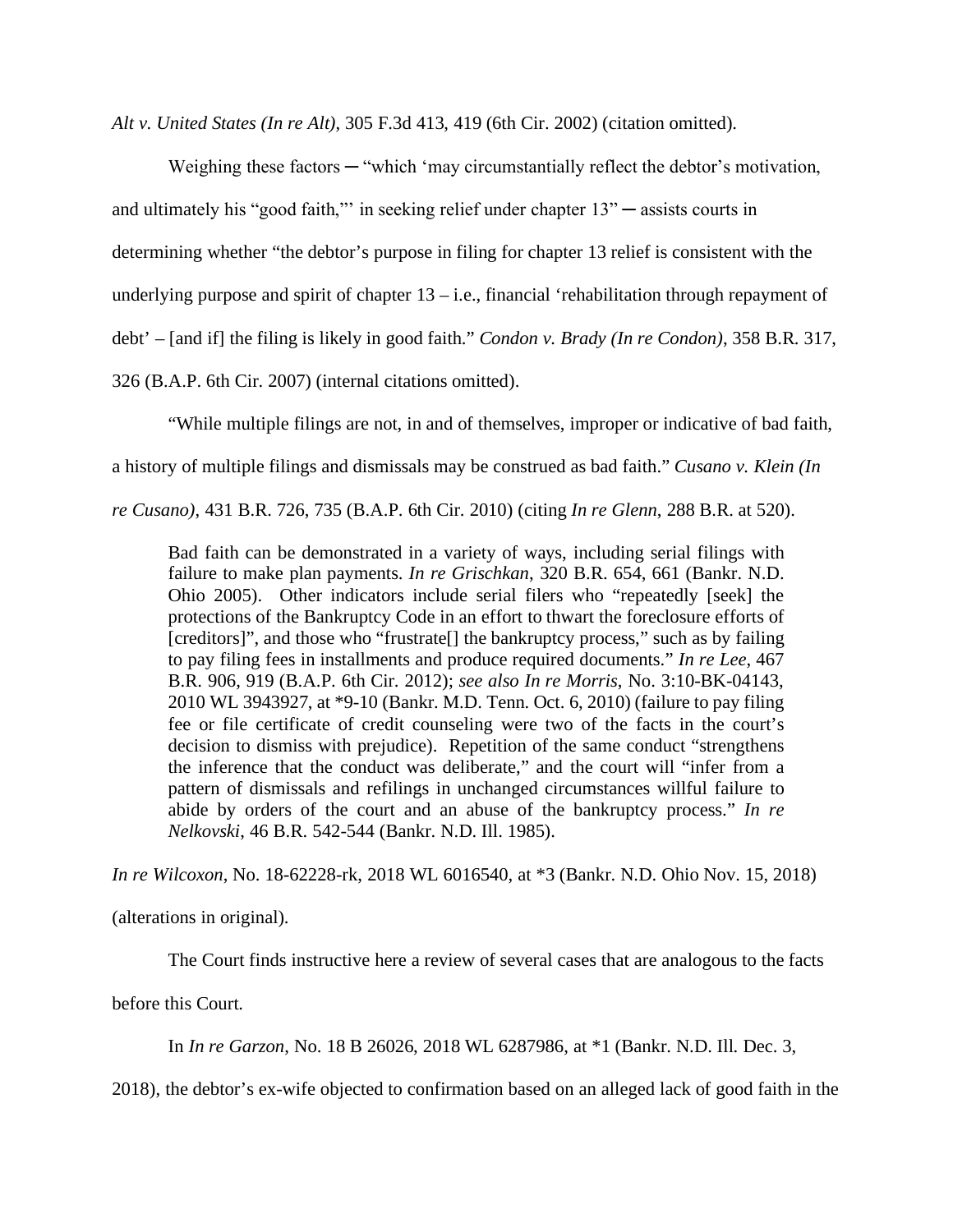debtor's case filing and proposed plan and under the disposable income requirement. The debtor owed his ex-wife \$10,000.00 as a divorce property settlement on which he was obligated to pay \$500.00 per month. *Id.* The debtor failed to pay any installments and filed a Chapter 7 case approximately four months after entry of the divorce judgment (apparently under a mistaken understanding that the debt to his ex-wife would be discharged). *See id.* After entry of discharge, the ex-wife pursued the debtor in state court for contempt for failing to pay as required by the divorce judgment. *Id.* The contempt proceeding was continued for approximately ten months to allow the debtor to purge his contempt, during which time the debtor sold his home and failed to use any of the net proceeds to purge his contempt or pay on the divorce judgment, instead choosing to pay down credit card debt, "overdue 'rent' payments," and medical bills, and to make a down-payment on a new, more expensive home. *Id.* The debtor then filed his Chapter 13 case in the month to which the contempt proceeding had been continued. *Id.* The ex-wife's unsecured claim represented 73% of the total unsecured debt when the petition was filed.<sup>[20](#page-19-0)</sup> *Id.* The debtor's Chapter 13 plan proposed to pay his ex-wife only 10.7% of her claim. *Id.* at n.3. The debtor acknowledged that he "filed the case to 'seek relief' from 'the pending judgment for a property settlement' entered in the divorce case." *Id.* at \*2.

The *Garzon* court found that "since the divorce judgment was entered, [the debtor] has been engaged in a concerted effort to stall [his ex-wife]'s collection efforts." *Id.* The court stated: "[The debtor]'s latest bankruptcy case is a delay tactic, pure and simple, aimed at [his exwife, who] is the only unsecured creditor in the case, holding 73% of the scheduled unsecured debt and, because she alone filed a proof of claim, 100% of the unsecured debt to be paid under

<span id="page-19-0"></span> $20$  Here, adding Mr. Walker's debt of \$95,992.00 to the unsecured claim total (including both priority and general unsecured claims) establishes total unsecured claims of \$105,629.55, of which Mr. Walker's claim constitutes more than 90%.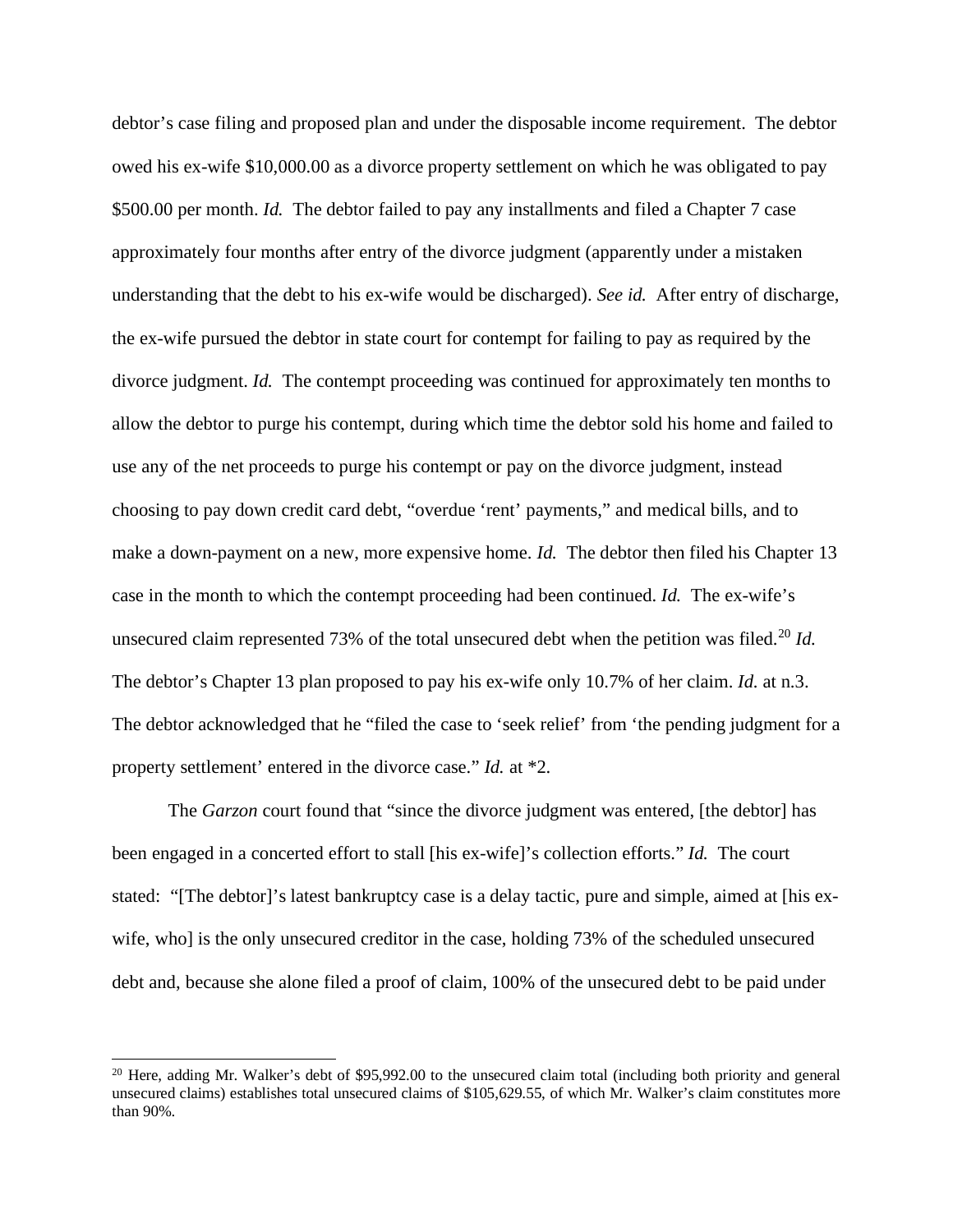[the debtor]'s plan." *Id.* at \*4. The court also noted that even though the debtor was not eligible for a Chapter 13 discharge in the case under consideration (because of his recent Chapter 7 discharge), he would be eligible for a Chapter 13 discharge within the plan period such that he could just wait out the four-year period under 11 U.S.C. § 1328(f)(1), dismiss the current case voluntarily or by defaulting in plan payments, and refile for Chapter 13 protection and discharge. *See id.* The court rejected the debtor's argument that his petition and schedules were accurate, even though accuracy of a debtor's filings is a factor in the good-faith determination. *See id.* at

## \*6. "More telling," the court said, was

the nature of [the debtor]'s underlying debt (owed to [his ex-wife] under their divorce judgment); his prepetition conduct (his failure to pay [his ex-wife], the contempt order against him, his concealment of the home sale, and his decision to pay other creditors when he could easily have paid [his ex-wife]); and, most important, the 'fundamentally unfair' chapter 13 case (no discharge possible) and proposed plan (minimal payments to [his ex-wife] beginning only after 20 months [after priority unsecured claims were paid], by which time [he] will be able to file a new case to discharge the debt).

*Id.* at \*6 (citation omitted).

Although *Garzon* is distinguishable in that Debtor here is eligible for discharge at the end of the Chapter 13 Plan term, the following principle still applies: "When a case's sole object 'is to delay (or defeat) a single judgment creditor,' with no benefit to the creditor body as a whole, the case has been filed in bad faith." *Id.* at \*5 (quoting *In re Liptak*, 304 B.R. 820, 836 (Bankr. N.D. Ill. 2004)). As the *Garzon* court concluded: "In short, the totality of the circumstances shows without doubt that [the debtor] is not 'really trying to pay' [his ex-wife], but is 'trying to thwart' her." *Id.* at \*6 (citation omitted). Confirmation, thus, was denied. *Id.*

Perhaps the most closely analogous case to the case *sub judice* is *In re Brandland*, 570 B.R. 203 (Bankr. E.D. Va. 2017), in which the bankruptcy court denied confirmation for the debtor's bad faith relating to his ex-wife and *sua sponte* dismissed the case. The bankruptcy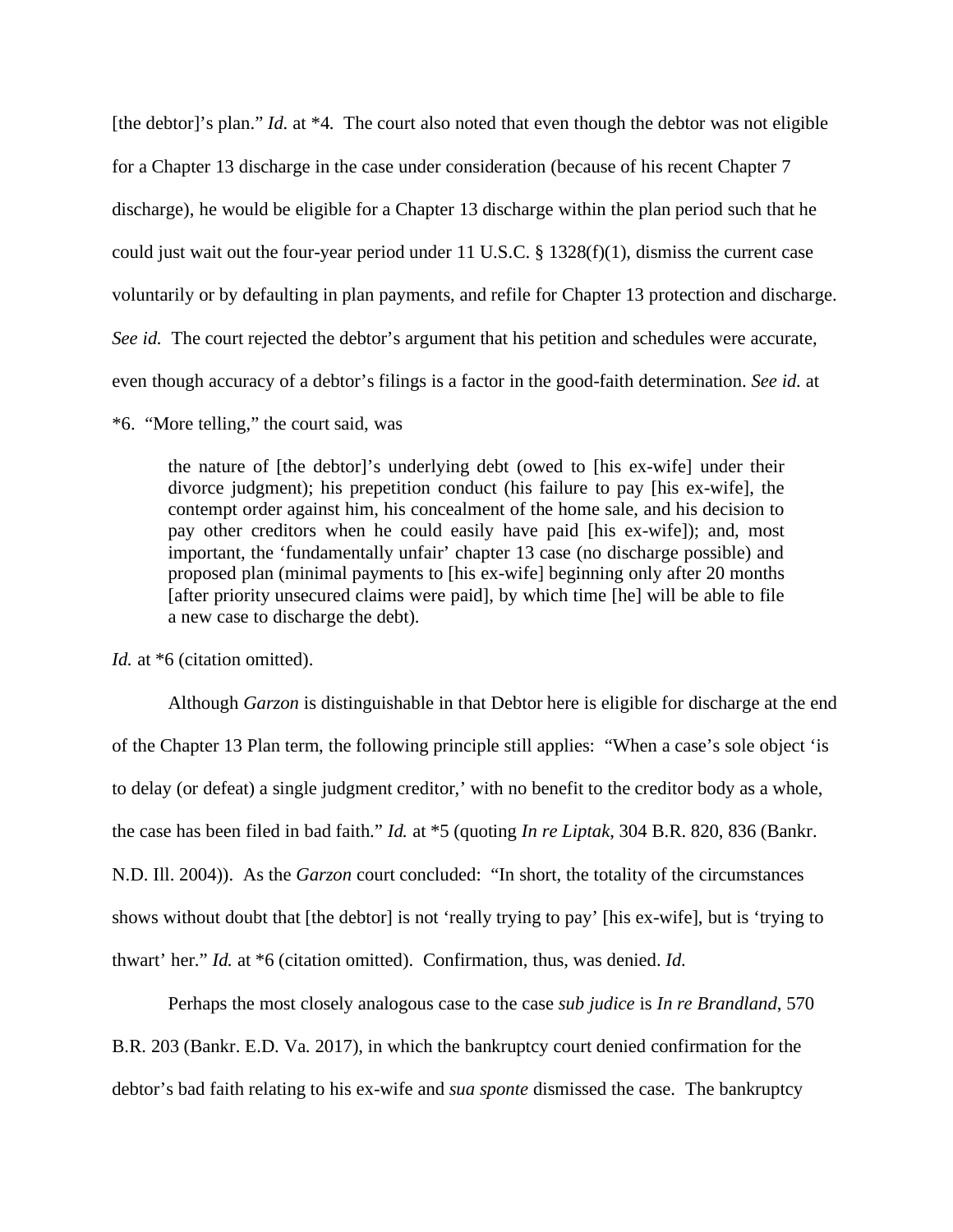court found that during pre-trial discovery in the divorce proceeding (which was tried approximately twenty-eight months before the debtor filed for bankruptcy protection), before the evidentiary hearing on equitable distribution, "[t]he [d]ebtor was clearly untruthful in his deposition testimony" concerning his ownership of a business. *Id.* at 208. At a January 2014 hearing before the divorce court at which the judge issued his oral rulings in the case and valued the debtor's one-third interest in the business, the debtor failed to disclose that by the December 2013 trial date approximately two weeks earlier, he already had agreed to sell back to the original business owners the debtor's one-third interest for \$150,000.00 – and that he had received the funds for that purchase five days before the January 2014 hearing. *Id.* As a result of the court's oral rulings at the January hearing, the parties left the courtroom and immediately executed a "term sheet" in which the debtor agreed to pay his ex-wife \$201,380.00 in annual installments, and that term sheet was later incorporated into the final decree of divorce. *Id.* at 208-09.The debtor failed to disclose to his ex-wife when they executed the term sheet that he had already agreed to sell his one-third interest back to the other owners and that he was holding in a bank account the sale proceeds of \$150,000.00. *Id.* at 209. The debtor paid his ex-wife only \$10,500.00 for her legal fees out of the sale proceeds. *Id.* When he failed to make the first annual installment payment of less than \$15,000,00 a mere five months later, the debtor was held in contempt by the divorce court. *Id.* The debtor again withheld material information from the divorce court when he filed a motion to amend the divorce decree without disclosing the sale or that he had spent the proceeds before his first installment payment was due under the divorce decree. *Id.*

Three days before the debtor's second annual installment payment was due to his exwife, the debtor filed his Chapter 13 petition. *Id.* at 210. The debtor's statements and schedules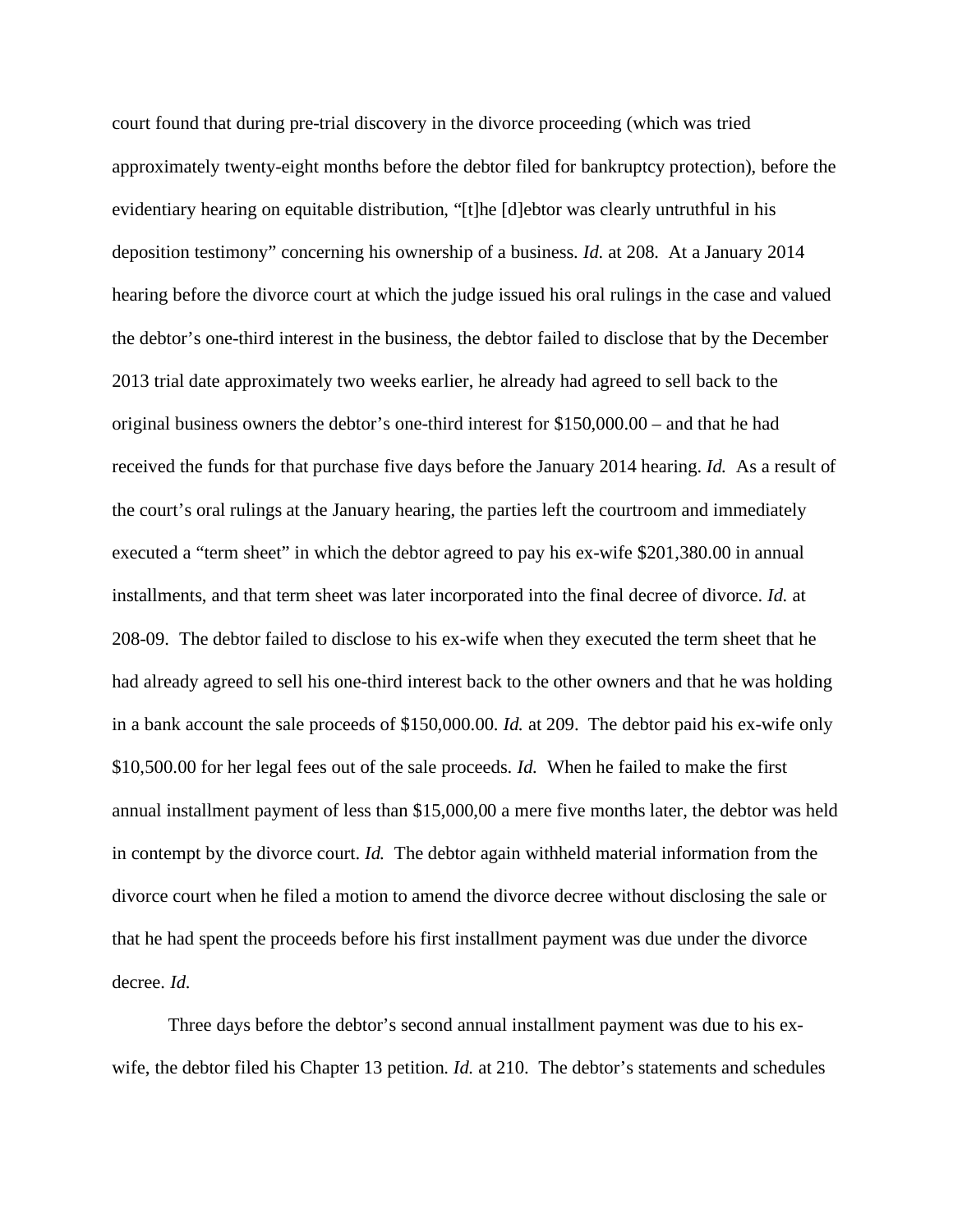contained several inaccuracies concerning insider payments, lawsuits, and transfers of property. *Id.* The Chapter 13 plan proposed to pay unsecured creditors a total of 11%, which would result in payment to the debtor's ex-wife of approximately \$19,000.00 on her total claim, which was scheduled at \$187,000.00. *Id.* The bankruptcy court acknowledged that a desire to discharge an equitable distribution obligation by choosing Chapter 13 over Chapter 7, "standing alone, [does not] warrant a denial of confirmation or dismissal of this case. It is only when such an intent is coupled with other bad faith conduct that the Court will deny confirmation or dismiss the case . . .." *Id.* at 218. Because of the debtor's pre-petition conduct, especially the repeated concealment of the business interest and receipt and dissipation of the sale proceeds "in a plain effort to use the funds for other purposes, while negotiating for and receiving additional time to pay the equitable distribution award," the court sustained the ex-wife's good faith objection to confirmation of the debtor's plan. *Id.* Although the court had previously denied the ex-wife's motion to dismiss the case, the court *sua sponte* dismissed the case on finding that the debtor could not remedy the good-faith problem by further amending the plan. *Id.* at 219.

Another bankruptcy court denied confirmation in *In re Bradley*, 567 B.R. 231 (Bankr. D. Me. 2017), on finding the case filing was in good faith but the plan was not proposed in good faith. The debtor's divorce decree required her to pay her ex-husband 15% of any lump-sum workers' compensation settlement, but the debtor failed to pay her ex-husband from the settlement of \$155,000.00. *Id.* at 233. In response to her ex-husband's motion for contempt in the divorce court, the debtor asked for relief from the divorce judgment, saying that she had executed the agreement under coercion and duress. *Id.* The divorce court held the debtor in contempt and imposed specific payment obligations under deadline, with which the debtor did not comply. *Id.* The court held the debtor in contempt a second time, specifically finding that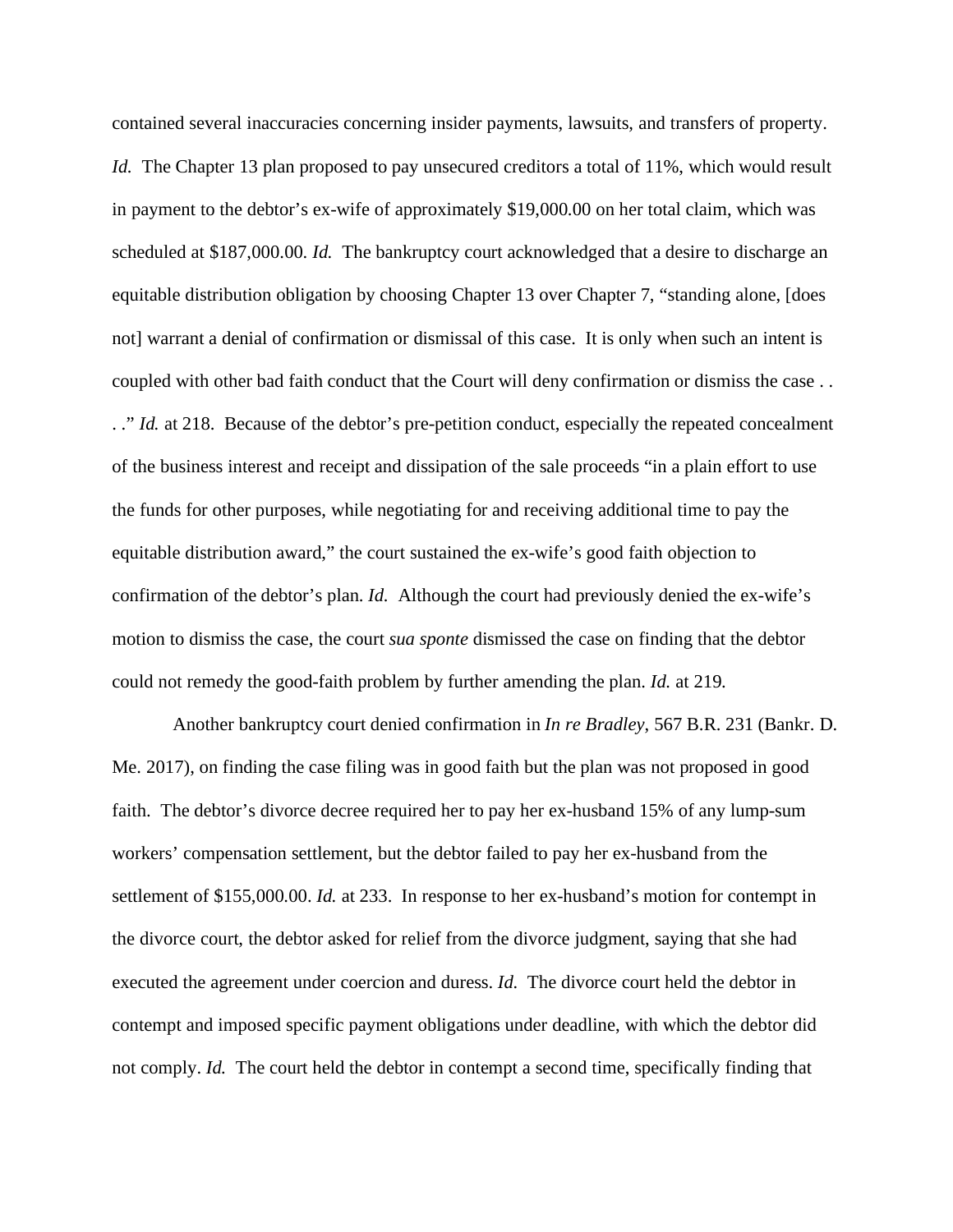she had disposed of the settlement by purchasing a new home and a new car, making home improvements, and giving \$10,000.00 to each of her three children. *Id.* On the filing of a third contempt motion, the court found that the debtor had "elected to take on new responsibilities in lieu of fulfilling her existing obligation to [her ex-husband] to the greatest extent possible." *Id.* Eventually, the divorce court required the ex-wife to serve a two-day jail sentence and ordered her to pay a smaller sum to her ex-husband and provide him evidence that she had listed her home for sale by a date certain. *Id.* at 234.

Approximately one month after the debtor served her jail sentence, she filed a Chapter 13 petition. *Id.* Her largest financial obligation was the debt owed to her ex-husband. *Id.* The thirty-six-month plan proposed to pay only \$1,212.00 to unsecured creditors (with her exhusband being the only unsecured creditor to file a claim) and to strip her ex-husband's judgment lien on her home because it impaired her homestead exemption. *Id.* at 235, 239. The court found that the debtor had not filed her petition in bad faith merely because she was trying to avoid a period of incarceration relating to the contempt proceeding. *Id.* at 238. The court, however, was "troubled by [the debtor]'s steadfast refusal to comply with the state court orders prior to the bankruptcy, and her proposed plan or reorganization that affords [her ex-husband] a modest return while she retains exempt equity in the home and vehicle that she purchased, and her children retain the substantial sums gifted to them, with funds that could have been used to satisfy some or all of [her ex-husband]'s claim." *Id.* at 238. The court concluded that the plan was not proposed in good faith and that the debtor would need to propose a plan that would result in a fair distribution to her ex-husband for the court to confirm it: "Although the Court cannot compel [the debtor] to contribute exempt assets, to make payments extend beyond her applicable commitment period, or to negotiate plan contributions from her relatives, [she] cannot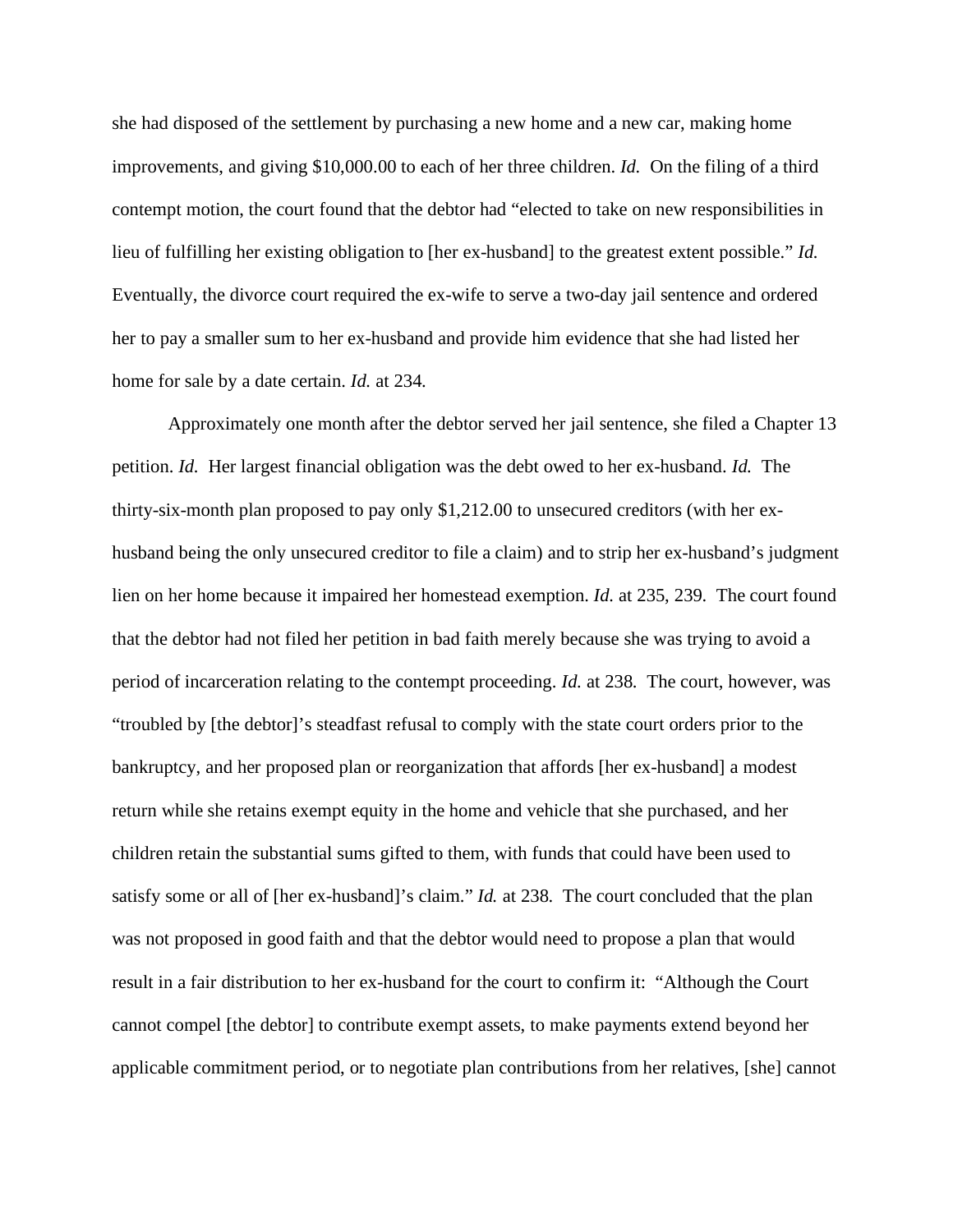meet the good faith plan requirement without making a sacrifice beyond that contemplated by the plan at issue here." *Id.* (citing *In re Wrobel*, 525 B.R. 211, 218 (Bankr. W.D.N.Y. 2015) ("Simply committing all of one's non-exempt assets and meeting the 'projected disposable income' test, does not compel a ruling . . . that a plan meets the good faith test of 11 U.S.C. §  $1325(a)(3)$ .")).

Another case with facts closely analogous to those here is *In re Rippe*, No. 12-10220, 2013 WL 5701605 (Bankr. N.D. Ind. Sept. 25, 2013). There, the ex-husband of the debtor objected to confirmation of the Chapter 13 plan, asserting that the plan was not proposed in good faith as required by § 1325(a)(3). *Id.* at \*1. The marital property settlement agreement awarded the house and surrounding acreage to the debtor with a proviso that she refinance the mortgage to remove her ex-husband from the mortgage obligation. *Id*.She also received several rental properties that she also was required to refinance. *Id.* The agreement required the debtor to list the properties for sale if she could not obtain releases of her ex-husband's mortgage obligations. *Id.* By the deadline to refinance, the debtor's counsel filed "a notice of refinancing/sale of real estate" with the court that extended the deadline for listing the properties for sale, but that "transaction never closed and there [wa]s every reason to believe it was not a bona fide arrangement." *Id.* at \*2. The debtor filed for bankruptcy relief under Chapter 13 on the day scheduled for a second contempt hearing against her. *Id.*

The debtor's plan proposed to pay all creditors, including her ex-husband, in full. *Id.* It provided for her to take steps to refinance or modify the mortgage debt on two properties and that if she failed to do so after two years, she would promptly list the properties for sale. *Id.* The debtor's ex-husband objected to confirmation presumably because he did not believe that she would fulfill her obligations under the proposed plan so that he would find himself in the same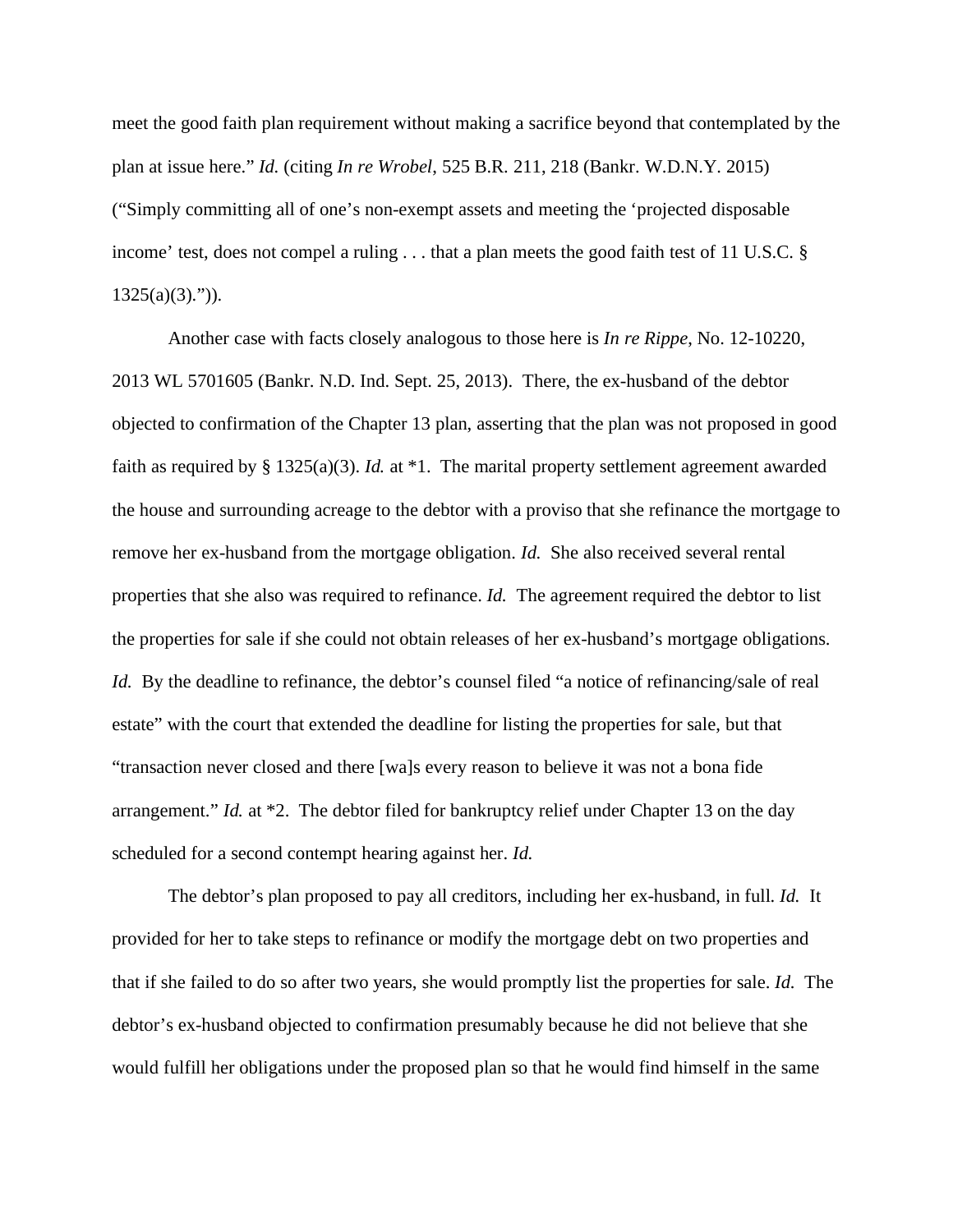position two years down the road. *Id.* The court noted: "Given the debtor's conduct prior to filing and her absolute right to dismiss this case, . . . that fear would be understandable." *Id.* Notwithstanding that the debtor was proposing payment in full of all creditors, the court concluded that the plan was not proposed in good faith:

Admittedly, not all the relevant factors point in that direction. Nonetheless, when all the pieces of the puzzle are brought together, the court is presented with a picture lacking the good faith needed to approve what debtor proposes. She is not paying creditors to the best of her ability, she is trying to thwart them, particularly [her exhusband].

*Id.*

Standing in contrast to *In re Rippe* and the other cases discussed above is *In re O'Neal*, No. 11-13535-WHD, 2012 WL 1940594 (Bankr. N.D. Ga. Apr. 13, 2012), in which a divorce court had ordered the debtor to pay \$100,000.00 to his ex-wife, who was relieved of any responsibility for the mortgage and other obligations relating to the couple's home. *Id.* at \*1. The debtor was entitled to retain any profit from a sale of the property so long as he paid his exwife in full under the terms of the divorce judgment. *Id.* The debtor sold the home in a "short sale" and borrowed funds from his mother to make the first payment due to his ex-wife under the judgment, but he never paid the remaining balance and, instead, filed for bankruptcy protection under Chapter 13. *Id.* The proposed Chapter 13 plan would have paid the debtor's ex-wife, who was the only unsecured creditor, a 10% dividend. The debtor's only secured claim, a mortgage on property in which the debtor held a 50% interest (which was awarded to her in the divorce), was to be paid by the debtor's mother, who was a co-debtor. *Id.* The debtor's ex-wife's objection to confirmation focused on the fact that the debt would have been nondischargeable under Chapter 7 and the debtor had no other creditors, as well as the debtor's timing in filing the petition. *Id.* at \*6. The court found that the debtor had paid \$25,000.00 of the debt immediately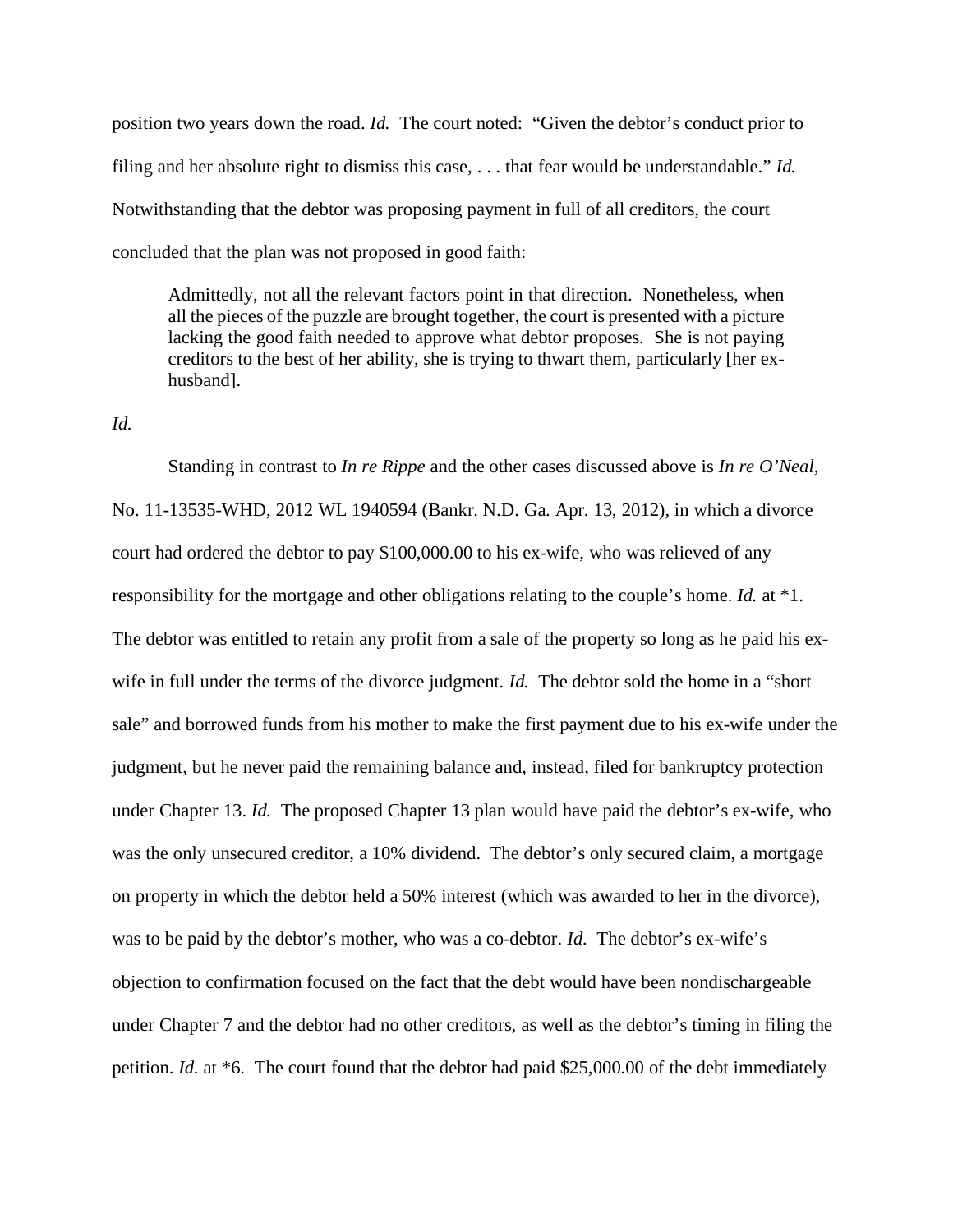after ordered to do so by the divorce judgment and that he was proposing to pay what he could afford to pay for at least three years and to discharge only what remained at the end of the plan payments. *Id.* The court found "no evidence or reason to suspect that the [d]ebtor acted in any egregious manner in connection with the divorce proceeding or thereafter." *Id.* at \*7. The court concluded that the petition was filed and the plan was proposed in good faith. *Id.* at \*10.

Here, on review of the relevant factors and considering the totality of the circumstances, the Court finds that Debtor failed to file this third bankruptcy case in good faith and that her Chapter 13 Plan has not been proposed in good faith. Specifically, the Court finds that the following factors overwhelmingly weigh against Debtor in the good-faith analysis: the frequency with which the debtor has sought relief in bankruptcy; the circumstances under which the debt was incurred; the amount of payment offered by Debtor to Mr. Walker as indicative of her sincerity to repay the debt; Debtor's pre-petition conduct concerning this debt, including her intentional concealment and misrepresentation of the facts to the Divorce Court and especially her actions in spending the proceeds from the sale of the Vacant Property without complying with the Final Decree, as well as her actions in "elect[ing] to take on new responsibilities in lieu of fulfilling her existing obligation to [her ex-husband] to the greatest extent possible," *In re Bradley*, 567 B.R. at 233; and Debtor's admitted motive in the timing of the filing of this and her prior two petitions. *See In re Alt*, 305 F.3d at 419; *In re Barrett*, 964 F.2d at 592. The Court also finds significant in its analysis of the totality of the circumstances Debtor's admission in the TDHS adversary proceeding during Case No. 2 that she had obtained "money . . . by false pretenses, a false representation, or actual fraud . . . ." [*See* Agreed Order, Tenn. Dep't of Human Servs. v. Walker, Adv. No. 3:17-ap-03040 (Bankr. E.D. Tenn. Nov. 28, 2017), ECF No. 10 (citing 11 U.S.C. § 523(a)(2)).]